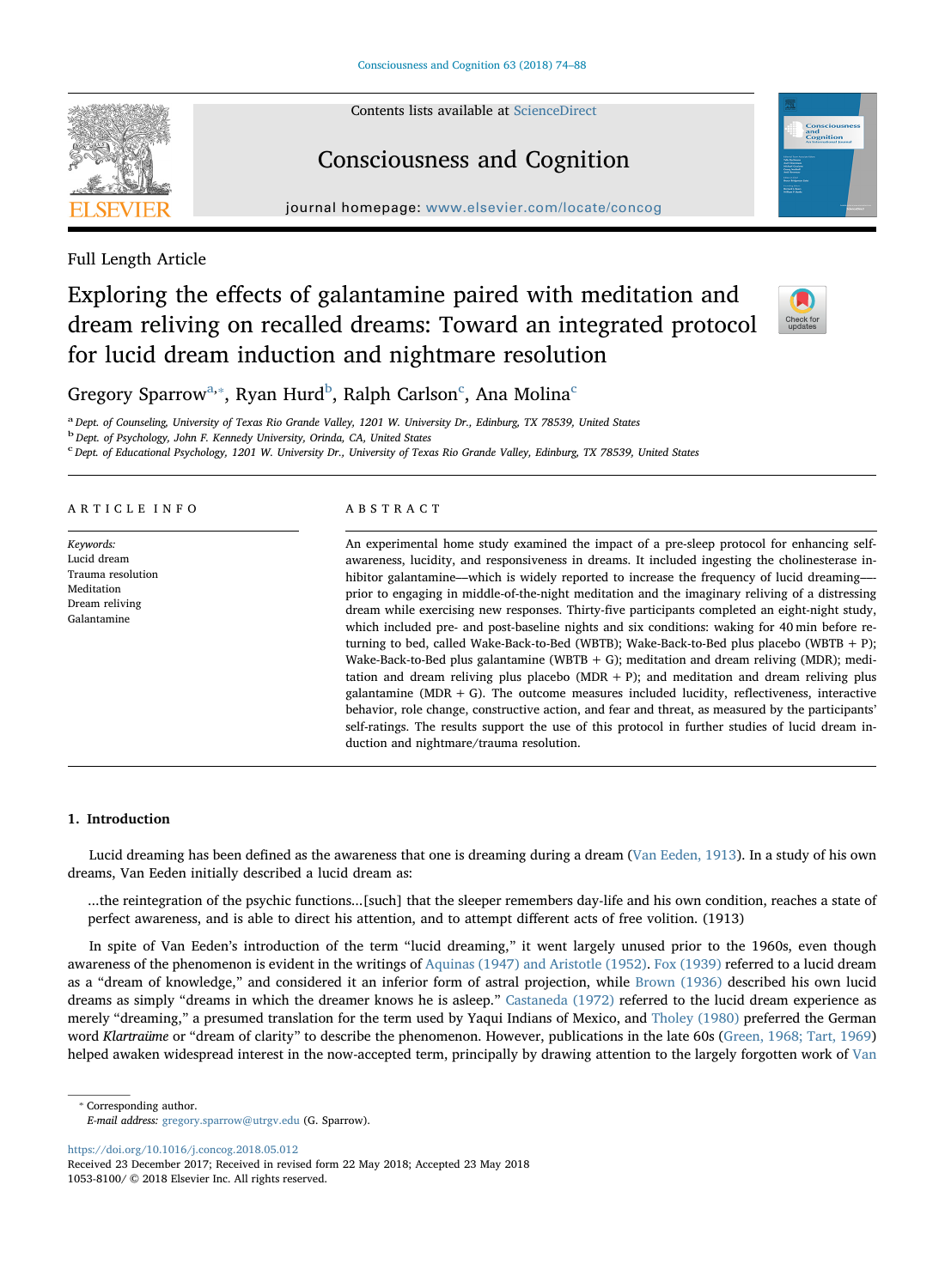[Eeden \(1913\)](#page-14-0). Ultimately, none of the terms that have been used effectively define, nor describe the phenomenon.

In the 70s and 80s, lucid dream research acquired legitimacy from a variety of perspectives. Laboratory experiments by [Hearne](#page-13-2) [\(1978\) and LaBerge \(1980\)](#page-13-2) established that lucid dreaming can occur within unambiguous REM sleep, thus challenging the notion that lucidity is a mere artifact of the awakening process. The concern that lucidity might signify psychological instability was allayed when [Gackenbach \(1978\)](#page-12-4) demonstrated that lucid dreaming correlates with an array of healthy psychological attributes. Further, various anecdotal treatises provided testimony that lucid dreaming could support free-ranging experimentation in dreams ([LaBerge,](#page-13-3) [1985; LaBerge and Rheingold, 1990](#page-13-3)), and could facilitate spiritually meaningful experiences [\(Kelzer, 1987; Sparrow, 1974, 1976](#page-13-4)) that had been recognized for centuries in Tibetan Buddhism [\(Evans-Wentz, 1935](#page-12-5)).

## 1.1. Lucidity vs. non-lucid reflectiveness

The initial focus on lucidity per se tended to overlook the non-lucid dimensions of dream ego reflectiveness and volition. Indeed, the preoccupation with lucidity stands in contrast to a seminal premise articulated by [Rossi \(1972, p. 163\)](#page-13-5) that there is "a continuum of all possible balances of control between the autonomous process and the dreamer's self-awareness and consciously directed effort" in all dreams. Measuring success through the achievement of lucidity thus overlooks the possibility that non-lucid reflectiveness, volition, and other dream ego attributes can independently facilitate such processes as trauma integration ([Hartmann, 1998\)](#page-13-6), the and formation of new identity ([Rossi, 1972](#page-13-5)). Only recently have researchers followed Rossi's approach to assessing dream ego awareness by adopting a continuous, rather than categorical approach to dream ego awareness, even though the efforts have thus far focused on the continuum of lucidity, rather than the continuum of dream ego awareness in general. For instance, [Moss \(1986\)](#page-13-7) describes a continuum that begins with the non-lucid state:

"At the bottom of this range is non-lucidity. Even generally considered non-lucid dreams may have some minor awareness and this is the beginning of partial lucidity." While acknowledging that non-lucid dreams can reveal "minor awareness," Moss does not evidence any recognition of Rossi's observed continuum of non-lucid dream ego reflectiveness and development. Similarly, [Barrett](#page-12-6) [\(1992\)](#page-12-6) divides lucidity into four "corollary" awarenesses, but does not extend the same continuous approach into non-lucid dreams. Thus, while Moss and Barrett divide lucidity into component awarenesses, neither addresses Rossi's "self-awareness and consciously directed effort" (1972, p. 163) in non-lucid dreams. However, recent research supports Rossi's contention that the dreaming self exhibits reflectiveness and higher-order cognitive capacities comparable to the waking state ([Kahan, 2001; Kahan and LaBerge, 1996,](#page-13-8) [2011\)](#page-13-8). Similar to [Sparrow \(1983\) and Purcell \(1987\)](#page-13-9), Kahan and her associates have also developed an instrument to measure heretofore overlooked aspects of "analytical processes" in dreams [\(Kozmová and Wolman, 2006; Wolman & Kozmová, 2007\)](#page-13-10), called the Metacognitive, Affective, Cognitive Experiences scale (MACE) [\(Kahan, 2012; Kahan & LaBerge, 1996; Kahan et al., 1997](#page-13-11)).

Clinical anecdotes attest to the likelihood that subjective factors independent of lucidity—such as values and intention––may be more important than lucidity per se in resolving conflict, fostering dialogue, and achieving integration. For example, a 23-year-old female counseling client achieved the ability to become lucid almost every night [\(Sparrow, Thurston, & Carlson, 2013](#page-13-12)), but whenever she did, she avoided whatever was transpiring in the dream, regardless of whether it threatened her or not. Her pattern of using lucidity to avoid dreamer-dream engagement corresponded with waking avoidant behaviors, which became a central issue in her psychotherapeutic work. In contrast, another client reported a dream in which he was running from an armed assailant. Upon becoming lucid, the dreamer turned around and searched for the man. When the dreamer found him, the man shot him several times. Undeterred, he walked up to the man, reached up and touched his face. The would-be murderer looked shocked, and then reached up and touched the dreamer's face. These contrasting dream outcomes indicate that lucidity is a cognitive state which can produce disparate outcomes depending on one's intention.

There have been successful efforts influenced by Rossi's work that have assessed the impact of lucid dream induction by measuring the presence of continuous non-lucid dream ego attributes alongside the traditional categorical designation of lucidity/nonlucidity. [Sparrow \(1983\)](#page-13-9) tested a lucid dream induction strategy called "dream reliving" against an active control condition (i.e. a pre-sleep motivational essay) and a delayed-treatment control group. Using [Rossi \(1972\)](#page-13-5) for his theoretical rationale, Sparrow developed the Dreamer Development Scale (DDS) to assess four aspects of personality development derived from Rossi's work– reflectiveness, interactive behavior, role change, and constructive action. He found that dream reliving was not only effective in increasing lucidity, but that the DDS subscales of reflectiveness and constructive engagement were significantly enhanced over the active placebo and no treatment conditions. Similarly, Purcell and her colleagues ([Purcell, Mullington, Mo](#page-13-13)ffitt, Hoffmann & Pigeau, [1986; Purcell, 1987; Purcell, Mo](#page-13-13)ffitt & Hoffman, 1993) conducted studies of inducing self-reflectiveness (including lucidity) in dreams. To assess the outcome measures, she developed the Dream Awareness Scale based on [Rossi \(1972\).](#page-13-5) The researchers found that self-reflectiveness could be enhanced through a process of daily lucidity training. Sparrow's and Purcell's studies indicate that efforts to induce lucidity exert a more generalized impact on dream ego awareness regardless of whether lucidity itself is achieved.

Dream reliving was tested again ([Sparrow et al., 2013\)](#page-13-12) in conjunction with middle-of-the-night meditation in a study that again assessed the same four DDS subscales of "dreamer development" ([Rossi, 1972](#page-13-5)), alongside lucidity measures. The combined treatment exhibited a similar effect of increasing levels of reflectiveness and constructive behavior, as well as lucidity.

#### 2. The state of the art of lucid dream induction

Researchers have developed and tested a variety of induction strategies. Some methods involve daytime or pre-sleep cognitive rehearsal strategies intended to carry over into the dream state. These methods include the development of the "critical faculty" in the dream state ([Fox, 1939\)](#page-12-1), conducting "reality checks" during the day [\(Tholey, 1980, 1983\)](#page-13-0) in hopes that the same critical awareness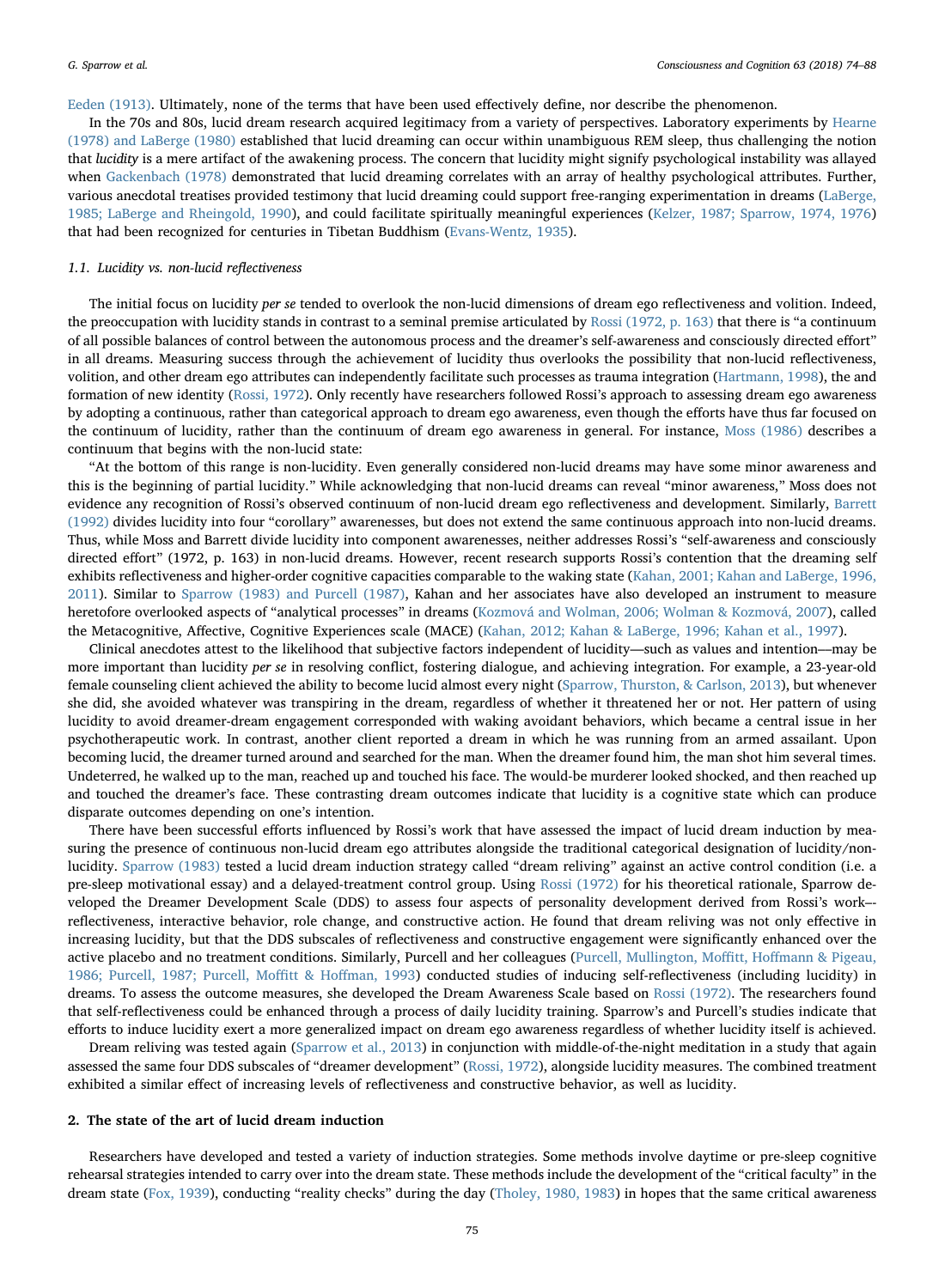will carry over into dreaming; repeating pre-sleep affirmations such as the Mneumonic Induction of Lucid Dreams [\(LaBerge, 1980\)](#page-13-14) or MILD; reliving dreams in fantasy as if one is lucid, or "dream reliving" [\(Sparrow, 1983; Sparrow et al., 2013\)](#page-13-9), middle-of-the-night meditation [\(Sparrow et al., 2013\)](#page-13-12); committing to a physical activity, such looking at one's hands during the day with the intention of doing so during the dream, and becoming lucid [\(Castaneda, 1972\)](#page-12-3); hypnosis ([Dane and Van De Castle, 1987](#page-12-7)); and immersing oneself in a combination of induction strategies [\(Hurd, 2012; Johnson, 2017; Waggoner, 2008](#page-13-15)).

External stimulation during sleep has also played a role in lucid dream induction. LaBerge pioneered the use of masks that would emit light signals to the eyes during periods of REM sleep ([LaBerge & Levitan, 1995\)](#page-13-16), and several new products based on this strategy are currently available on the market, such as the Aurora Dream Enhancing Mask by iWinks LLC. More recently, smartphone apps for inducing lucid dreams use a potpourri of methods, such as binaural beats, sleep tracking, specialized alarms, or providing audible cues to the sleeping mind during dream sleep ([Turner, 2017](#page-14-1)). Further, Voss and her associates [\(Voss et al., 2014](#page-14-2)) have concluded that the application of electrical stimulation to the scalp can reliably induce lucidity in inexperienced dreamers. These findings are controversial, given that the degree of self-awareness apparently induced by the stimulation was lower than the threshold originally established as a cutoff for the instrument used in the study (neurocritic.blogspot, 2018); however, additional light support can be found in [Stumbrys, Erlacher and Schredl \(2013\).](#page-13-17) Regardless, Voss does not support or advocate for the use of this method in commercial devices until more research is completed [\(Hurd, 2015\)](#page-13-18).

Finally, herbs, supplements and minerals are used to induce vivid and lucid dreams. Substances used to influence dreams are oneirogens, from the Greek oneiros  $\text{[dream]} + \text{gen} \text{[create]}$  ([Toro & Thomas, 2007,](#page-13-19) p. 5). Contemporary practices for inducing lucid dreams with supplements has gained in popularity in the last decade as the lucid dream supplement technique ([Yuscak, 2006\)](#page-14-3), although many dream herbs and drugs have been described in indigenous contexts for generations. For example, Calea zachatechici is an herb from Oaxaca, Mexico, the dried leaves of which are smoked by Chontal shaman/dreamers as a cure-all and a "voyaging" aid ([Diaz, 1979\)](#page-12-8). Another traditional oneirogen is Silene capsensis, known today as "dream herb." Historically, the Xhosa people have used Silene c. during initiation rites to induce powerful dreams that are then interpreted by diviners ([Hirst, 2000](#page-13-20)). The effectiveness of these dream-inducing herbs has not yet been empirically demonstrated.

As for the effectiveness of various lucid dream induction strategies, [Stumbrys, Erlacher, Schädlich, and Schredl \(2012\)](#page-13-21) summarized the results of 37 studies, as follows:

No single technique showed to be effective enough to facilitate lucid dreams with a high success rate and perhaps a more eclectic approach might be useful in lucid dream induction: To combine different techniques and advantages offered by them.

Further, the authors suggested that the inclusion of external stimulation and/or the ingestion of specific substances might boost the effectiveness of cognitive strategies. The current study represents such an eclectic approach, in which we combined two cognitive strategies—meditation and Dream Reliving—with the cholinesterase inhibitor galantamine.

#### 2.1. Cholinesterase inhibitors for lucid dream induction

Research indicates that the cholinergic system is involved in dreaming. Since reports of lucid dreaming are mainly obtained during REM sleep ([Kern, Appel, Schredl & Pipa, 2017](#page-13-22)), it stands to reason that substances that elevate the levels of acetylcholine should increase dream recall in general, and lucidity, in particular. In regard to the research supporting these claims, LaBerge unsuccessfully applied for exclusive rights to employ cholinesterase inhibitors in lucid dream induction (2004). In the patent ap-plication, [LaBerge \(2004\)](#page-13-23) reports that Aricept<sup>TM</sup> (Donepezil) had catalyzed lucid dreams in nine out of 10 experienced subjects, as compared to only one out of the same subjects using a placebo on another night. In his brief summary, the context and methodology were not discussed. He also cites other informal studies in support of the effectiveness of cholinesterase inhibitors. Since then, [La](#page-13-24) [Marca & LaBerge \(2012\)](#page-13-24) conducted another unpublished study using the cholinesterase inhibitor galantamine––an extract of the snow drop lily available without prescription in the U.S. that is used in the treatment of mild to moderate Alzheimers Disease––and reported a fivefold increase in lucidity among experienced lucid dreamers over the use of a placebo.

Two additional peer-reviewed studies on cholinergic-enhancing supplements have been published since [Stumbrys et al. \(2012\).](#page-13-21) In a retrospective survey of 17 advanced lucid dreamers who had used galantamine previously, [Sparrow, Hurd, and Carlson \(2016\)](#page-13-25) found that subjects recollected that their post-galantamine lucid dreams were longer and more vivid than non-galantamine lucid dreams, and exhibited significantly less fear, threat, and violence, as measured on separate likert scales. However, apparently not all supplements that affect the cholinergic system are equally effective. For instance, in a recently published double-blind study of an acetylcholine precursor––L-alpha glycerylphosphorylcholine (α-GPC)–[Kern et al. \(2017\)](#page-13-22) found no significant increase in lucid dreams over the levels obtained after ingesting a placebo. This tentatively suggests that the use of acetylcholine precursors may not have the same positive impact as cholinesterase inhibitors.

#### 2.2. Galantamine as a unique cholinesterase inhibitor

Among the class of cholinesterase inhibitors, galantamine appears to have unique properties that sustain its effectiveness over time ([Lilienfeld, 2002; Samochocki, Ho](#page-13-26)ffle, & Fehrenbacher, 2003). Research with Alzheimer's patients indicates that the therapeutic effects of Aricept<sup>TM</sup> (Donepezil) and other cholinesterase inhibitors fall off within a few months ([Lilienfeld, 2002](#page-13-26)), but that galantamine involves a dual mechanism that not only temporarily slows the breakdown of acetylcholine, but also facilitates the allosteric modulation of the nicotinic receptors in the hippocampus and frontal lobe, such that the therapeutic effects persist, even after 12 months of daily use. Citing galantamine's uniqueness among other substances in its class, [Lilienfeld \(2002\)](#page-13-26) says,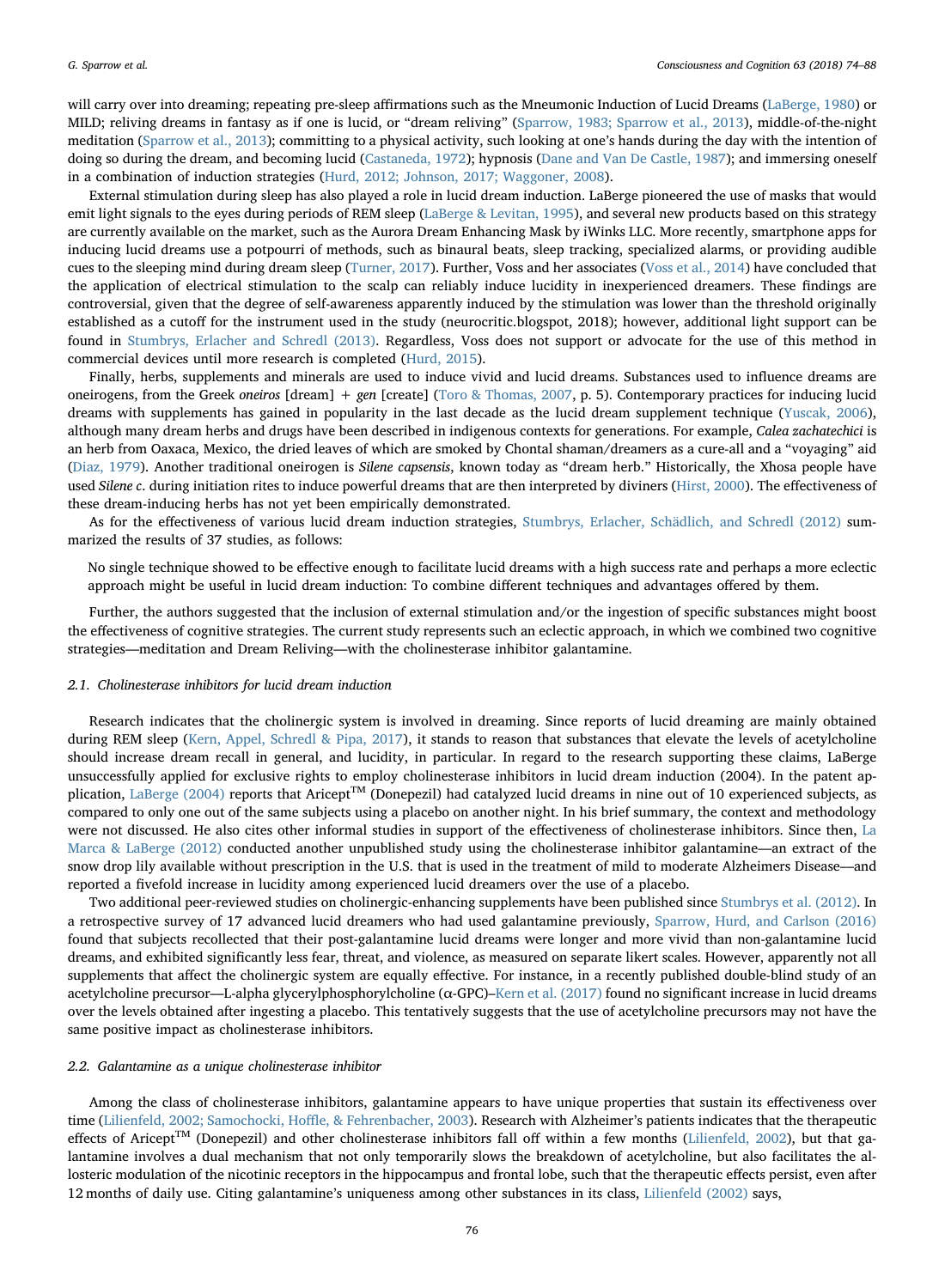The unique dual mode of action of galantamine could explain its impressive efficacy profile, and the potential for additional benefits with galantamine (over conventional cholinesterase inhibitors) has recently been recognized in recommendations arising from evidence-based medical assessments.

## 2.3. Galantamine's risks and contraindications

Galantamine's availability in the US without a prescription and its relative stability over time make it an obvious choice for research with human subjects. As stated previously, galantamine is well tolerated and considered safe due its wide use in treatment of Alzheimer's disease and related conditions of cognitive decline [\(Dengiz & Kershaw, 2004\)](#page-12-9). It is currently sold over-the-counter in the U.S. as a supplement. Reported side effects are generally mild and transient, the most frequent adverse effects being nausea and gastrointestinal discomfort ([Winblad et al., 2008\)](#page-14-4). However, there are a number of contraindications of which to be aware. Naturally, anticholinergic drugs counteract the effects of galantamine. Muscle relaxants, such as succinylcholine, should not be used in conjunction with galantamine due to possible vagotonic effects on the heart, such as weak and irregular heartbeat, and the possibility of bronchospasm ([Scott & Goa, 2000](#page-13-27)). For these reasons, those with a history of asthma, seizures, lung disease or heart problems should not ingest galantamine. Finally, galantamine should not be taken by those who have recently had bladder or gastrointestinal surgery or those with a history of liver or kidney disease.

## 3. Theoretical rationale for an integrated induction protocol

Repetitive and disturbing nightmares remain difficult to treat when in association with Post Traumatic Stress Disorder (PTSD). The PTSD-related nightmare is a distressing intrusion into an individual's life, but may represent an effort on the part of the dreaming brain to revisit, reprocess and integrate the original trauma ([Hartmann, 1998](#page-13-6)). Hartman argues that the central metaphors in nightmares serve to "contexualize," or weave the emotion of distressing experiences into an associative array of related, successfully integrated experiences, in order to accelerate the incorporation of the traumatic outlier. Hartman's theory describes the process of integration, but does not explain the pace of integration. While many people apparently succeed in resolving traumatic memory over time, others report a chronic repetition of nightmares in which the emotion, if not the iconic content associated with the original trauma, repetitively disrupts sleep. Significantly, most trauma resolution cognitive interventions involve re-exposure and reprocessing of the original event. These methodologies include exposure therapy [\(Rothbaum and Mellman, 2001\)](#page-13-28), logotherapy [\(Southwick,](#page-13-29) [Gilmartin, McDonough, & Morrissey, 2006\)](#page-13-29), Image Rehearsal Therapy or IRT ([Forbes, Phelps, & McHugh, 2001; Forbes et al., 2003;](#page-12-10) [Germain & Nielsen, 2003; Krakow et al., 2000](#page-12-10)), and Eye Movement Desensitization and Reprocessing or EMDR ([Raboni, Tu](#page-13-30)fik, & [Suchecki, 2006](#page-13-30)). All of these methodologies revolve around the re-exposure to, and the reprocessing of the original traumatic memories and/or derivative nightmares.

Given that most evidence-based treatment modalities for trauma resolution involve (1) re-exposure to, and (2) reprocessing of the memory, the missing "accelerant" in attenuating frequency of nightmares could be a sufficient level of reflective awareness and volition needed to facilitate the reprocessing and integration of the distressing memory during the dream. Along these lines, researchers have turned to lucid dream induction as a way to increase the reflective and interactive capacity of nightmare sufferers (Spoormaker [& van den Bout, 2006; Spoormaker, van den Bout, & Meijer, 2003; Holzinger, Klösch, & Saletu, 2015](#page-13-31)). Despite some positive results in this line of research, the relative difficulty of inducing lucid dreams among inexperienced dreamers can make lucid dream induction less desirable than waking state interventions designed to facilitate re-exposure and reprocessing.

#### 3.1. Meditation and dream reliving as a tandem approach to dream-based trauma resolution

[Punamaki \(2007\)](#page-13-32) has stated that the human response to trauma is bidirectional. That is, while the conscious ego endeavors to avoid the original memories, a mechanism in dreams repeatedly re-exposes the dreamer to them. Not surprisingly, the conscious self often feels haunted by nightmares and understandably tries to avoid them––even if the nightmares ultimately occur in response to an organismic need to reprocess and integrate the original memories ([Hartmann, 1998](#page-13-6)).

## 3.1.1. Meditation as an avenue to nonreactive witnessing

While a person normally reacts with avoidance to the resurgence of memory and emotion related to trauma, a heightened state of non-reactive, reflective awareness can support one's tolerance to the re-exposure to the original dream and related memories, and thus facilitate the reprocessing of undigested memory. Well established waking state treatments, such as EMDR, IRT, and group exposure therapy establish a safe environment and a clearly spelled-out methodology before guiding the patient in intentionally recollecting and reprocessing the distressing memory. By comparison, the dream state offers an autonomous emulation of the unresolved memory, but without providing any safeguards or preparation that will carry over into the dream.

Given that the prevailing therapeutic paradigm for trauma resolution involves a non-reactive, witnessing state of mind paired with re-exposure to the traumatic memory or nightmare, meditation can arguably facilitate the first goal. [Goleman and Goleman](#page-12-11) [\(2002\)](#page-12-11) reported that meditation has the dual effect of heightening higher cortical processing while attenuating the reactivity of the amygdala. Thus, it stands to reason that pre-sleep or middle-of-the-night meditation, if done just prior to periods of REM, should increase the dream ego's tolerance of nightmare content, thus accelerating the resolution of unresolved emotional content. There have been anecdotal reports attesting to the induction of lucid dreaming following middle-of-the-night meditation (Sparrow, 1976),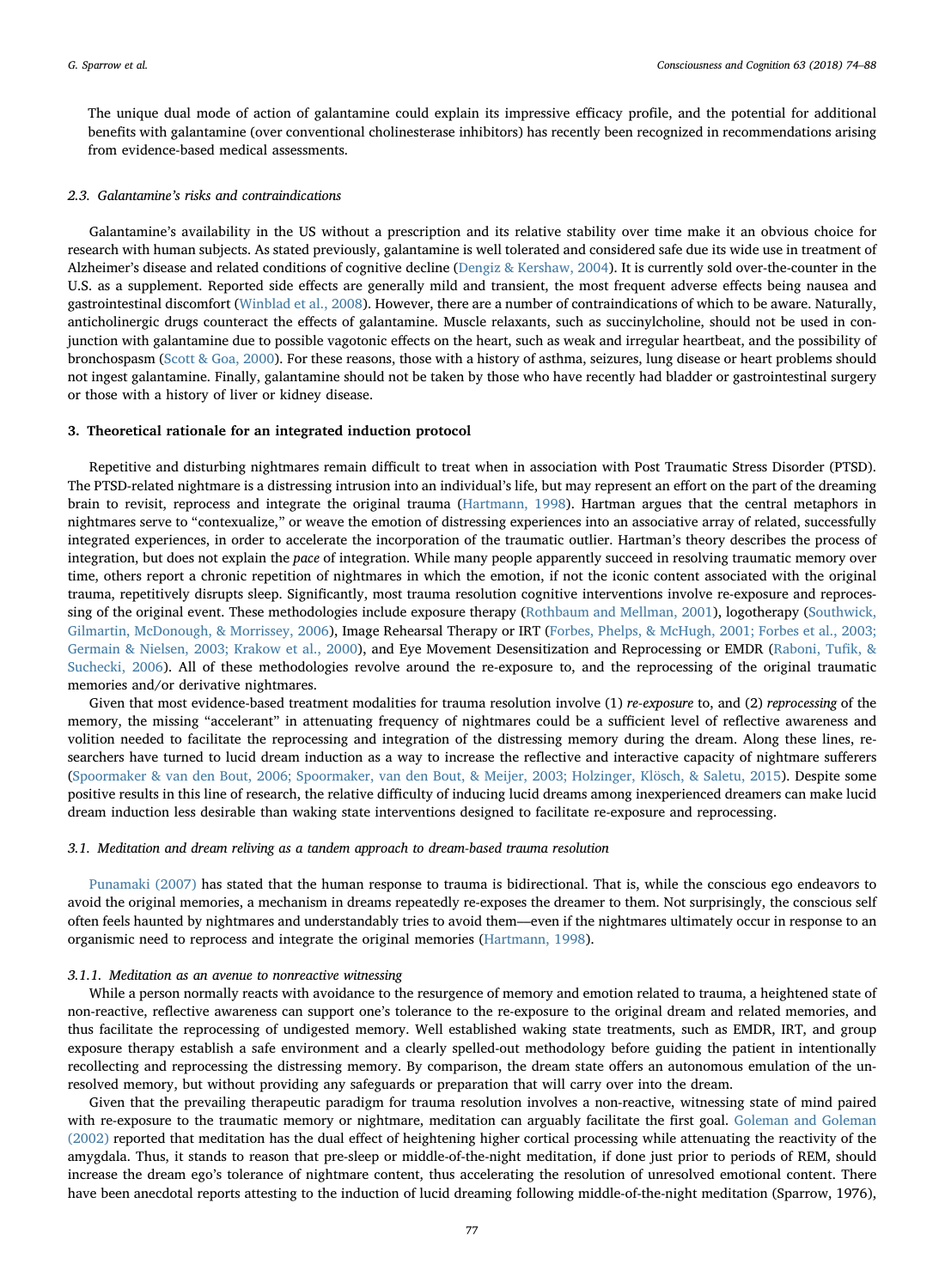but only recently has research begun to confirm these claims and the connection between meditation and lucid dreaming in general ([Sparrow et al., 2013; Pagel, 2014; Stumbrys, Erlacher & Malinowski, 2015\)](#page-13-12).

## 3.1.2. Dream reliving as a catalyst for engagement

To increase the chances that a dreamer will achieve the second goal, that is, a willingness to engage and reprocess whatever trauma-related situations might arise in the dream state, we have recently combined meditation with Dream Reliving [\(Sparrow,](#page-13-9) [1983; Sparrow et al., 2013\)](#page-13-9). Dream reliving involves reliving in fantasy a distressing dream while mentally practicing new "lucid" responses to the events as they unfold. This intervention, which preceded the development of IRT ([Sparrow, 1983](#page-13-9)), is similar to IRT, which involves patients writing a new ending to the original nightmare, except that Sparrow and his associates [\(Sparrow, 1983;](#page-13-9) [Sparrow et al., 2013](#page-13-9)) have emphasized the central importance of focusing on changing dreamer responses, rather than altering the outcome of the dream. While the end result of Dream Reliving is arguably the same as IRT––a more favorable dream outcome––focusing primarily on dream ego response, rather than dream outcome, could feasibly engender a higher sense of self-efficacy—defined by [Bandura \(1977\)](#page-12-12) as one's perceived ability to "organize and execute courses of action required to attain designated types of performances." Bandura distinguishes between an outcome expectancy, which is "a person's estimate that a given behavior will lead to certain outcomes" (p. 193) and an efficacy expectation, which is "the conviction that one can successfully execute the behavior required to produce the outcomes" (p. 193). We believe that the emphasis on changing dreamer response may foster efficacy expectations, rather than merely outcome expectancies. Further research is, of course, necessary in order to establish if Dream Reliving produces better clinical outcomes than IRT.

In spite of the positive findings of using dream reliving [\(Sparrow, 1983; Sparrow et al., 2013](#page-13-9)), the absolute frequency of lucidity in the general population––even when using meditation and dream reliving (MDR) in tandem––would still be so low as to provide an impractical entry point for infrequent lucid dreamers for engaging and reprocessing distressing dream content. After all, while lucid dreaming may be a learnable skill, only half the population in one survey reported having had at a lucid dream [\(Schredl & Erlacher,](#page-13-33) [2011\)](#page-13-33). Even when a person makes concerted efforts, success can still be minimal. For example, the early 20th century psychical researcher F.W.H. Meyers devoted himself to the task of having lucid dreams after learning of Van Eeden's success, but was able to recall only three lucid dreams over the course 10 years of effort [\(Brown, 1936](#page-12-2))–a frequency much too low to harness in the service of intentional personal exploration, or nightmare resolution.

#### 3.1.3. Galantamine as a way to boost lucidity

Given the potential impact of cholinesterase inhibitors on lucid dream frequency in general, and galantamine's unique dual mechanism that minimizes the attenuation of effect over time, the incorporation of galantamine into an integrated lucid dream induction protocol with meditation and Dream Reliving presents a theoretically justifiable approach to general lucid dream enhancement, as well as to nightmare resolution and PTSD treatment. As stated, the combination of meditation and Dream Reliving addresses the bidirectional response to trauma [\(Punamaki, 2007\)](#page-13-32), whereas galantamine independently promises to raise the baseline frequency of lucidity.

However, in anticipation of concerns by the Institutional Review Board (IRB) of the University of Texas Rio Grande Valley (UTRGV) concerning the safety of galantamine, we felt we needed to ascertain if galantamine precipitates undesirable effects that would argue against its use. Galantamine, which is available without prescription in the US (but not in the UK, Canada and some other countries), is known to exert minor physical side effects such as nausea and headache [\(National Institute for Health and Clinical](#page-13-34) [Excellence, 2011](#page-13-34)). In addition, anecdotal reports indicate that galantamine can trigger an increase in the frequency of sleep paralysis and dream bizarreness ([Hurd, 2011](#page-13-35)). However, if galantamine exerts a generalized enhancement of lucidity without undue side effects, then we felt we could justifiably augment MDR with galantamine order to make lucid dreaming therapy a more practical consideration for those suffering from repetitive nightmares associated with post-traumatic stress.

#### 3.1.4. Evaluating galantamine effects

To assess galantamine's range of potential benefits and side effects, we previously conducted a study examining the retrospective, subjective impressions of 17 experienced lucid dreamers, all of whom had independently used galantamine in the past ([Sparrow et al.,](#page-13-25) [2016\)](#page-13-25). Reponding to 14 likert scale questions designed to assess if galantamine use was associated with a variety of dream phenomena over its non-use, the respondents asserted that galantamine-preceded lucid dreams were significantly (1) longer, (2) more vivid, (3) less fearful, (4) less threatening, and (5) less violent. Interestingly, none of several possible negative side-effects were found to be significantly related with galantamine use.

On the basis of a sequence of studies [\(Sparrow, 1983; Sparrow et al., 2013; Sparrow et al., 2016](#page-13-9)), we felt justified in combining the treatments in a double-blind home-based study, which explored the effects of MDR and galantamine, both together and separately. The proposal was approved by the IRB (#907999-2) of the University of Texas Rio Grande Valley.

## 4. Purpose of this study

The purpose of this home-based study was to examine the impact of galantamine––alone and in tandem with MDR on subsequently recalled dreams. We were interested in assessing any increases in lucidity during subsequent dreams, as well as increases in non-lucid features of "dreamer development" described by [Rossi \(1972\).](#page-13-5) Using a double-blind design with placebos that were indistinguishable from active capsules, we employed a research model that we believed would compare favorably to previous homebased induction studies on methodological rigor ([Stumbrys et al., 2012](#page-13-21)).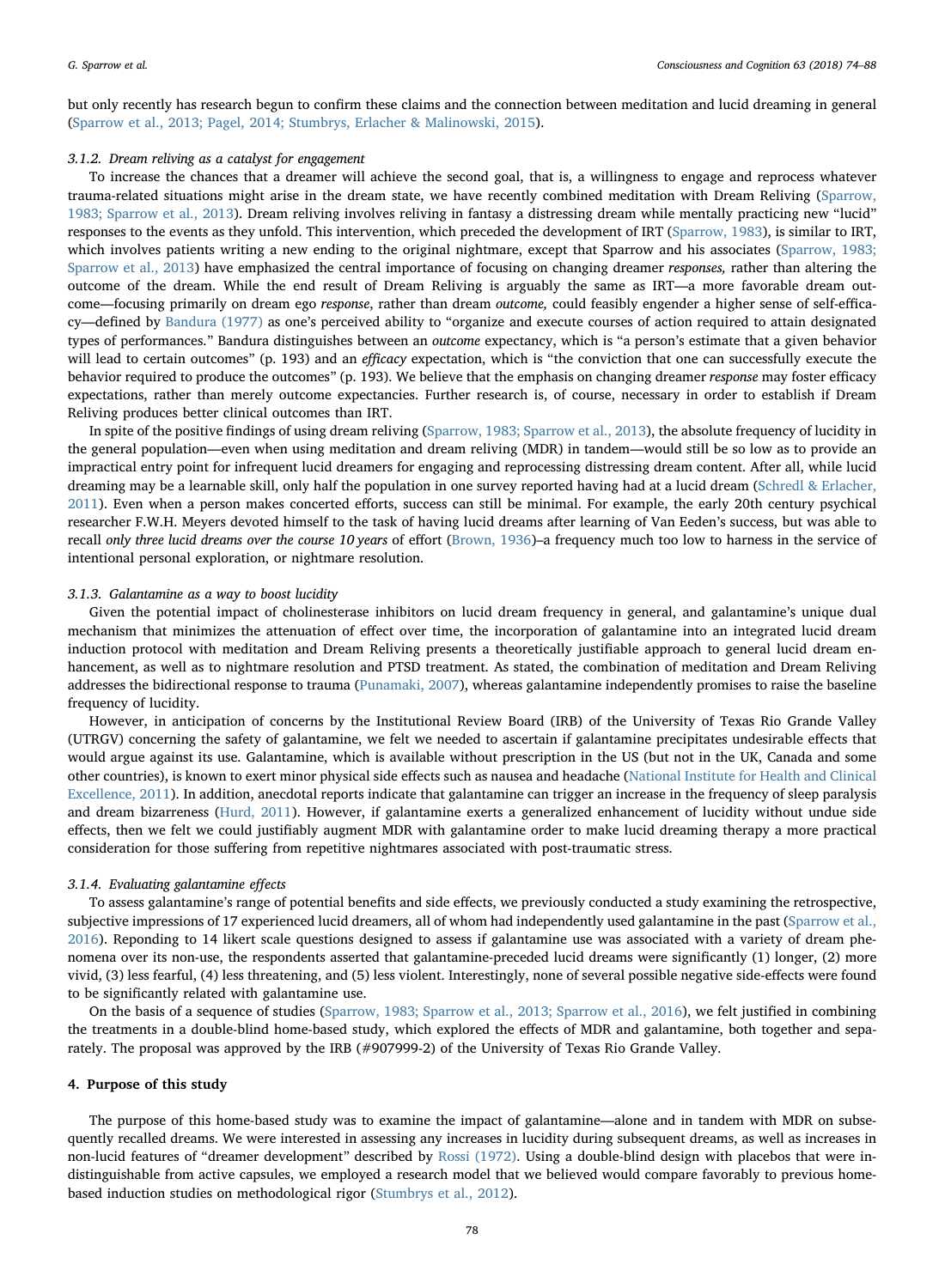[Windt \(2013\)](#page-14-5) argues that dream reports should be considered as valid data for the purposes of empirical study, and [Domho](#page-12-13)ff [\(2017\)](#page-12-13) contends that home-based dream records are an acceptable, if not superior source of stable dream data. Add to that the recent practice of using participant self-ratings of metacognitive states by [Kahan and LaBerge \(2011\)](#page-13-36) in order to assess features that may not be evident in dream narratives, we thus decided that a home-based study that included the collection of dream reports, along with participant self-ratings of their own dreams, was an acceptable data-collection protocol for the purposes of this study.

#### <span id="page-5-0"></span>4.1. Research hypotheses

Hypothesis 1. WBTB +  $G > WBTB + P$ . Wake-back-to-bed plus galantamine will differ from wake back to bed plus placebo.

Hypothesis 2. MDR +  $G > MDR + P$ . Meditation and dream reliving plus galantamine will differ from meditation and dream reliving plus placebo.

Hypothesis 3. MDR +  $G > WBTB + G$ . Meditation and dream reliving plus galantamine will differ from wake-back-to-bed plus galantamine.

In addition to investigating these specific hypotheses, we included all pairwise comparisons for each variable in the respective tables in [Section 6,](#page-8-0) in order to ascertain if there were unanticipated differences that could feasibly contribute to further research.

# 5. Method

# 5.1. Participants

Seventy-three volunteers were recruited from an announcement posted on three online dream-related sites: [www.dreamstudies.](http://www.dreamstudies.org) [org;](http://www.dreamstudies.org) [www.dreamanalysistraining.com](http://www.dreamanalysistraining.com); and the Facebook group page of the International Association for the Study of Dreams at [https://www.facebook.com/groups/5493995967/.](https://www.facebook.com/groups/5493995967/) The notice included a hyperlink to an online informed consent (IC) form, which also gathered basic demographic and contact information. The IC document also included an attestation that the respondent had used galantamine previously without any negative effects, a requirement imposed by the UTRGV IRB for its approval.

The IC document clearly spelled out the estimated time commitment required for completing the study, which involved eight nights of dream recording, six of which also involved awakening about four hours after sleep onset and engaging in various activities for about 40 min. Despite our presentation of the study's schedule, we anticipated that some of the participants would never begin the study once they reviewed the detailed instructions more carefully, and we also expected that some participants would drop out soon after beginning due to the difficulty of returning to sleep after completing the middle-of-the-night research-oriented tasks. Finally, we anticipated that some participants would record too few dreams to be included in the final analyses.

Out of the original 73 participants who were admitted into the study, only 44 opted to begin. Since the 31 respondents who quit before starting the study never ingested any of the galantamine provided in the research packets, the high non-start rate was clearly unrelated to the effects of galantamine. Instead, it was clearly attributable to the anticipated disruptive effects of the eight-night regimen. Indeed, many of those who chose not to participate sent their apologies, citing scheduling conflicts or anticipated sleep disruption, as the main reasons. While we encouraged participants to start later if necessary, as long as they could complete the eightnight regiment within two months, many still found it inconvenient to do so.

Of those who started, most completed the study without incident. Three dropped out after the first couple of nights, finding themselves unable to return to sleep after the middle-of-the-night awakenings, but only one of them attributed his decision to quit to the presumed effects of the galantamine. None of the other participants reported having negative side effects from the 8 mg dose of galantamine, perhaps because we urged them to eat and drink something before ingesting any of the galantamine and placebo capsules, alike. Of the 41 participants who completed the study, six of them reported dreams for fewer than five nights, and thus we eliminated them from the analyses due to the degree of missing data. The final data set included 35 participants.

## 5.1.1. Demographic information

The final participants were evenly distributed in terms of age, with seventeen of them from 41 to 55 years old ( $M = 48.5$ , SD = 12.5), and an equal number (nine) of older and younger individuals. Sixteen participants were female, and nineteen were male. Over half of the group (nineteen) meditated at least twice per week, with thirteen reporting that they meditated almost every day. However, the group was not comprised of especially advanced lucid dreamers, with only four reporting having a lucid dream at least once a week, and seventeen reporting a lucid dream less than once a month. While everyone had ingested galantamine (as per the UTRGV IRB requirement) at least once previously, 23 had used the supplement less than once a month, and 13 had used it less than once a year. We did not inquire concerning the purpose for any prior galantamine use, but since the participants responded to announcements posted on three dream-related websites, we presumed that any prior use had been tied to lucid dream induction efforts.

## 5.2. Procedures

Each participant received a packet by mail that included instructions; their individualized eight-night schedule that included six randomized treatment conditions framed between two baseline collection nights; and six color-coded sealed envelopes paired with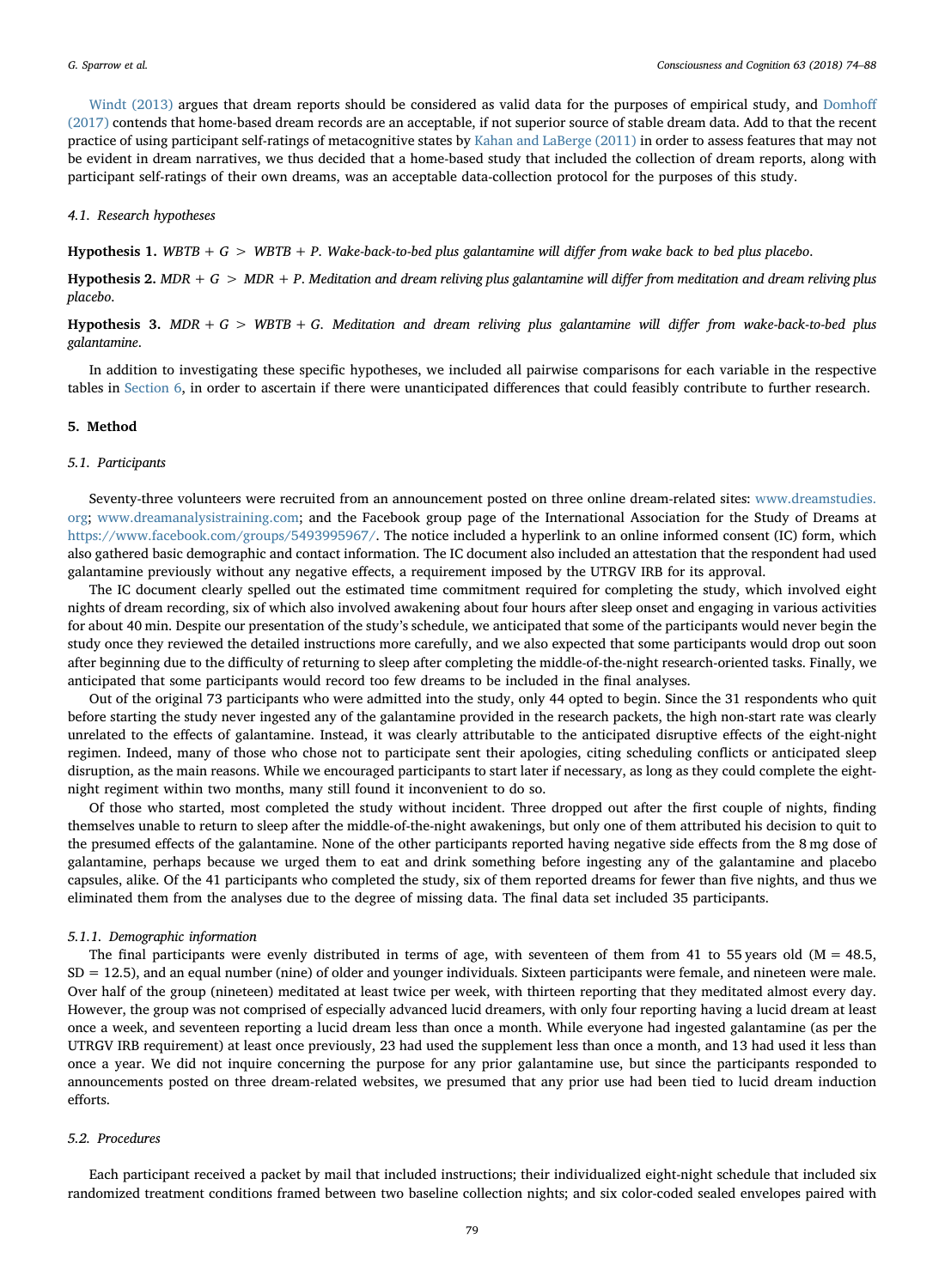their individualized schedule––one for each of the treatment nights––including capsules and instructions for the given night. (Packets were not included for the two baseline nights.) Participants did not know which capsules were active or placebo. They were also provided access to an online daily dream recording questionnaire that they filled out upon awakening on each of the eight mornings.

The study involved eight nights of dream collection. The first and eighth night involved a no-treatment dream recording condition (B1 & B2). In between were six conditions involving some kind of middle-of-the-night activity, which were randomly ordered for each participant. In order to counteract for possible fatigue and carryover effects of various treatments, we asked the participants to skip at least two, and no more than four nights between each of the eight conditions. The eight conditions involved the following activities:

- (1) B1— involved waking approximately four hours after sleep onset, making note of any dreams that occurred before awakening, and discarding two empty capsules. Afterward, participants were asked to return to sleep without staying awake any longer.
- (2) WBTB involved waking approximately four hours after sleep onset, opening a color-coded sealed envelope, throwing away two empty capsules, and simply remaining awake for about 40 min before returning to sleep.
- (3) WBTB + P involved waking about four hours after sleep onset, opening a color-coded sealed envelope, and then eating a snack and drinking some liquid (to prevent any nausea that the galantamine could cause) before taking a placebo capsule that was identical in appearance to the galantamine capsules. Again, they remained awake for about 40 min before returning to sleep.
- (4) WBTB + G involved waking about four hours after sleep onset, opening a color-coded sealed envelope, and then eating a snack and drinking some liquid before taking a capsule containing galantamine. Again, they remained awake for about 40 min before returning to sleep.
- (5) MDR involved waking about four hours after sleep onset, opening a color-coded sealed envelope, throwing away two empty capsules and then practicing MDR for 20 min with an unpleasant dream chosen from their past memory. We did not specify the type of meditation they should use, but instead provided links to three sites where they could obtain instruction if they did not already have a preferred method. Since over half of them reported meditating at least twice a week, we believed it would be best to allow participants to choose their own methods. Again, they remained awake for about 40 min before returning to sleep.
- (6) MDR  $+$  P involved waking about four hours after sleep onset, opening a color-coded sealed envelope, and then eating a snack and drinking some liquid before ingesting a placebo capsule. Then they practiced MDR for 20 min and then remained awake for another 20 min before returning to sleep.
- (7) MDR + G involved waking about four hours after sleep onset, opening a color-coded sealed envelope, and then eating a snack and drinking some liquid before ingesting a capsule containing galantamine. Then they practiced MDR for 20 min and then remained awake for another 20 min before returning to sleep.
- (8) B2 involved following the same instructions as B1

Upon awakening in the morning, the participants recorded any dreams on the online dream recording questionnaire that had occurred during the period following the middle-of-the-night awakening. All dreams recollected on a given night were grouped together as a single unit (i.e. dream/night), and pasted or typed by the participants into the online questionnaire. Two self-administered rating scales were then used to evaluate each dream/night upon awakening each morning: (1) a lucid dreaming scale that assessed each dream/night as lucid, pre-lucid or non-lucid, and (2) the Dreamer Development Scale (the DDS) that evaluated each dream/night for levels of reflectiveness, interactive behavior, role change, and constructive behavior as measured on six-point likert scales. The online questionnaire also included a question pertaining to perceived levels of fear, threatening figures and situations, and violence.

#### 5.2.1. Establishing the dosage of galantamine

To arrive at a dosage of galantamine for the study, we took into account various sources. When used to treat Alzheimer's, physicians start their patients with four or eight mg, and then gradually increase it until the patient is taking 16–24 mg. per day ([Lilienfeld, 2002](#page-13-26)). When used to induce lucid dreams, [Esser \(2004\)](#page-12-14) encourages individuals to start with eight mg. of galantamine, and increase it if there are no desired effects. He states that individuals can increase the amount to 48 mg. per day over time, but that there is diminishing return above that dosage. He also says that there is a "flattening effect" after two to four weeks of daily use, and that it is often necessary to cease using it for a few days in order to regain its effect.

[La Marca and LaBerge \(2012\)](#page-13-24) also used an eight mg. dose in their unpublished study. Since galantamine is known to produce nausea in larger amounts if a person is unaccustomed to it, we thus opted to use the 8 mg. dose. We thought that it would provide a high-enough dose to achieve positive results without causing undue side effects.

The transparent galantamine capsules were visually indistinguishable from the placebo capsules, both of which were filled with pulverized alfalfa. Since 8 mg. of galantamine comprises a tiny amount of odorless white powder, it was completely masked by the dull green alfalfa filler. By requiring participants to ingest a beverage and a snack before taking any of the capsules, we hoped to insure that they would suffer no ill effects from the galantamine, nor discern the differences between the active and placebo capsules.

#### 5.2.2. Instrument one: the dreamer development scale (DDS)

The DDS ([Sparrow, 1983; Sparrow et al., 2013\)](#page-13-9) is based on [Rossi \(1972\)](#page-13-5) and measures the presence of reflectiveness, interactive Behavior, role change, and constructive behaviors on 6-point likert scales. We justified having the participants score their own dreams, first of all because the dreamers themselves are arguably better at assessing subjective features of their dreams, and current research into dream metacognition supports this approach to assessment ([Kahan & LaBerge, 2011\)](#page-13-36). Also, the lead researcher had previously conducted inter-judge reliability tests of the DDS [\(Sparrow, 1983](#page-13-9)) that produced high (above .80) correlations on all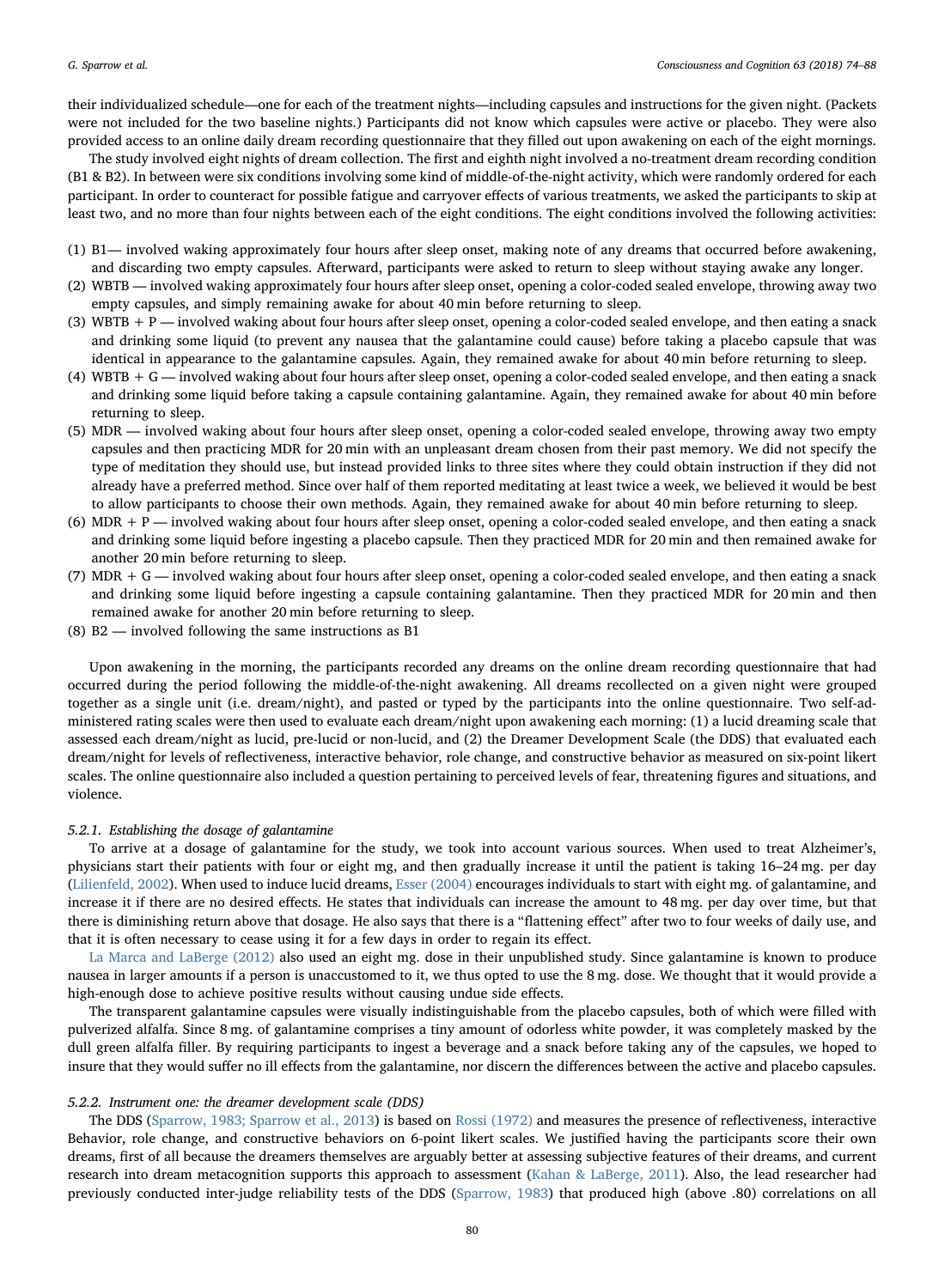subscales after two training periods, so the DDS has been shown to have reliability among independently trained judges. In the current study, The Cronbach's alpha reliability coefficients were: Reflectiveness = .80; Interactive Behavior = .72; Role Change = .76; Constructive Behaviors = .76.

Another reason to have participants rate their own dreams is that it is impossible to assign positive or negative value to particular dream ego attributes and behaviors (i.e. on the constructive behavior subscale) without understanding the life context to which such behaviors might relate ([Sparrow, 2013](#page-13-37)). For example, killing a dream figure might not seem constructive, but if the dreamer is a victim of childhood abuse, such behavior can represent a necessary developmental step (e.g. developing personal power). In addition, the presence of fear in a dream––the sixth outcome measure that we assessed––is difficult to ascertain without soliciting the dreamer's input.

Before having them rate their own dreams, we asked the participants to review a set of instructions that included several sample dreams with ratings. Despite the informal nature of this approach, we believed that any idiosyncratic distortions in self-scoring would carry over to all conditions in a repeated measures analysis.

The DDS asked the participants to respond to four likert scale questions, as follows:

- 1. On a scale of 1–6, where "1" is "not at all," and "6" is "very much," how much did you engage in self-reflection during your dreams following your nighttime awakening, where self-reflection is defined by asking questions, considering alternatives, thinking about what was happening, or being puzzled by something.
- 2. On a scale of 1–6, where "1" is "not at all," and "6" is "very much," how much did you engage in interacting with dream characters or situations during your dreams following your nighttime awakening, where interactive behavior is defined as having conversation, making love, touching, fighting with, trying to fix or destroy, or any other activity involving engagement with some person, object, or situation in the dream.
- 3. On a scale of 1–5, where "1" is "not at all," and "6" is "very much," how much did your role or status change during your dreams following your nighttime awakening, where role or status change is defined as moving from one role or status in the dream to another, such as from student to teacher, victim to powerful agent, man to woman, worker to boss, parent to child.
- 4. On a scale of 1–6, where "1" is "not at all," and "6" is "very much," how much did you engage in constructive or creative behavior during your dreams following your nighttime awakening, where constructive or creative behavior is defined as doing something that brings about a desirable change in the immediate context of the dream scenario.

## 5.2.3. The inclusion of a scale for the presence of fear and threat

In [Sparrow et al. \(2016\),](#page-13-25) the researchers asked a series of questions concerning the recalled effects of galantamine on lucid dreams. These questions included three six-point likert scale questions pertaining to the perception of fear, perceived threat, and violence. These questions were included in that survey in order to provide data on whether galantamine mine eventually be used for the attenuation of nightmares and PTSD-related symptoms. Participants reported that the three measures were significantly lower in post-galantamine lucid dreams. Instead of including all three questions in the current study, we decided to collapse the three questions into the single question, for the purpose of brevity. The Cronbach's alpha coefficient for the Fear/Threat likert scale was .69, and the wording for the question was:

On a scale of 1 to 6, where "1" is "not at all," and "6" is "very much," how much threat, fear, or violence occurred in your dreams following your nighttime awakening?

#### 5.2.4. Instrument two: the dream lucidity scale (DLS)

There have been recent efforts to devise multi-dimensional assessment approaches to lucidity [\(Voss, Schermelleh-Engel, Windt,](#page-14-6) [Frenzel, & Hobson, 2013\)](#page-14-6), but since we decided to have the participants rate their own dreams, we believed that a simpler approach, more aligned with traditional lucid, pre-lucid, and non-lucid designations would be more appropriate for our study.

The categories of lucid and non-lucid are relatively easy to define on the basis of dreamer self-statements, but the pre-lucid category is more difficult to determine ([Green, 1968; Sparrow, 1983; Sparrow et al., 2013](#page-13-1)), given that one can assign pre-lucidity on the basis of awareness features (e.g. asking onself if the experience is a dream), content features (e.g. dreams of flying, meeting deceased relatives, having a "false awakening"), or a combination of the two (i.e. "I am flying, but I wonder how it's possible"). In Sparrow's dissertation study (1983), he was concerned that Green's conservative definition of pre-lucidity overlooked other types of recognized pre-lucid phenomenology. Green herself provided several phenomenological scenarios that tended to provoke the dream ego to question the reality dream. Given that these content features appear to be well-recognized precursors for the arousal of lucidity, Sparrow believed they belonged on the continuum of lucidity, and thus he established a separate category of "incipient lucid dream" in the Dream Lucidity Scale (DLS) to set these dreams apart from pre-lucid and non-lucid dreams. Thus, the original DLS involved four categories: lucid, pre-lucid, incipient pre-lucid, and non-lucid dream.

In [Sparrow et al. \(2013\),](#page-13-12) trained judges employed the DLS in the rating of home-study-based dreams. They found, however, that the number of pre-lucid dreams, as defined by Green, was exceedingly small. Since the absolute number of pre-lucid dreams precluded statistical analyses, the researcher combined incipient pre-lucid dreams with pre-lucid dreams. Thus, for the purposes of the current study, as well, the criterion for a pre-lucid dream reflects a combination of Green's original criteria with Sparrow's criteria for incipient lucidity.

For the purposes of the study, pre-lucidity was defined as "questioning things in the dream without actually concluding that you were dreaming (i.e. Green's criterion); noticing incongruities (e.g. things different or out of place, people who have died, etc.) without concluding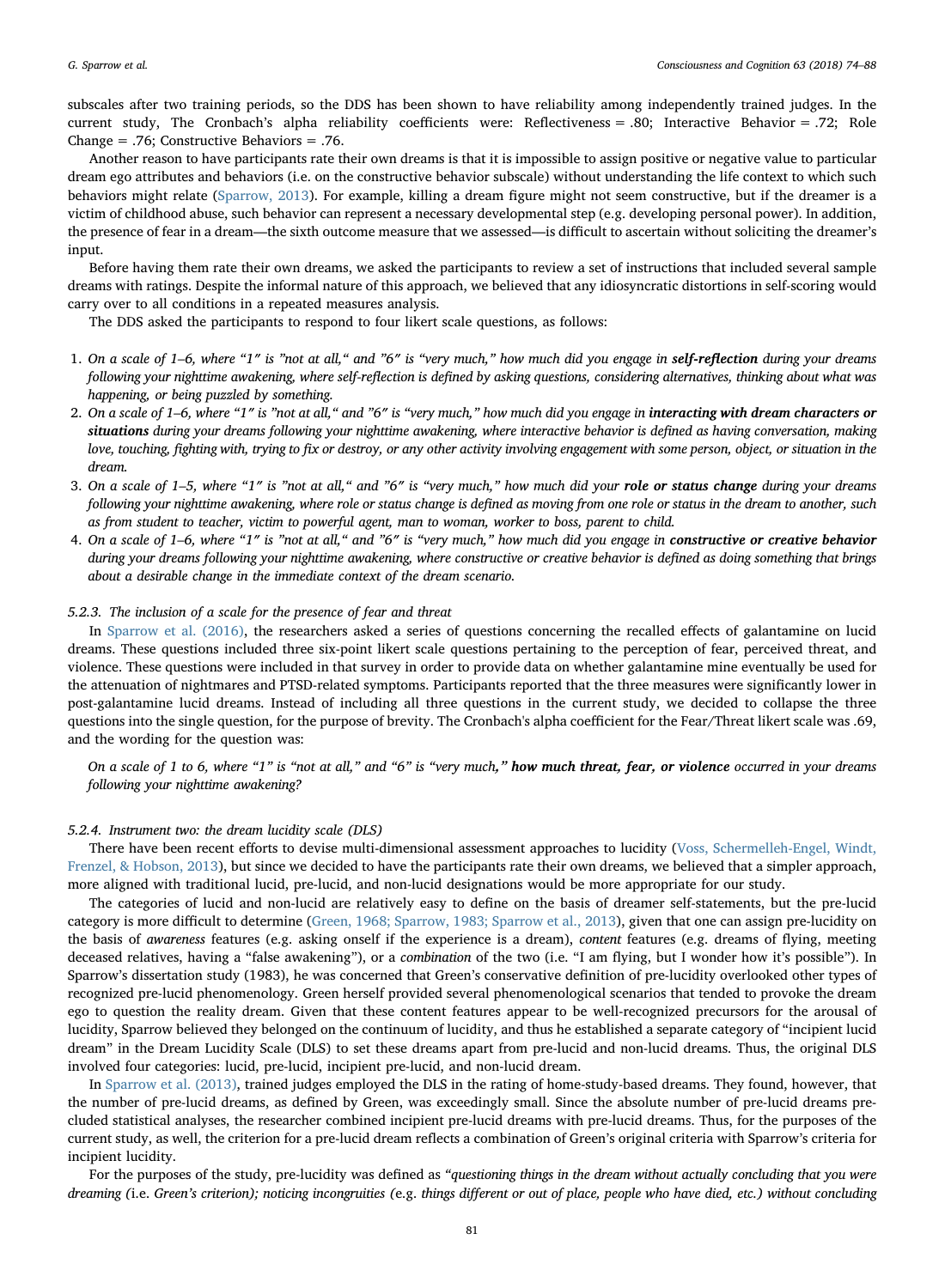that you were dreaming; or doing things that are ordinarily impossible to do (e.g. going back in time, flying without any assistance) without concluding that you were dreaming."

Lucidity was defined simply as "becoming aware during the dream that you were dreaming, if only momentarily." Finally, nonlucidity was defined simply as a dream in which the dreamer was neither lucid nor pre-lucid.

## <span id="page-8-0"></span>6. Data analyses

## 6.1. Imputation of missing values

Missing data is an unavoidable consequence of any dream recall study, especially when conducted in a naturalistic setting—that is, not involving forced awakenings by researchers. In addition, drawing the line between a scoreable dream report, and one that is so brief that scoring it will skew the results downward, or so long that any outcome measure is more likely to be found within it, is another problem that has to be dealt with.

We arbitrarily eliminated any participant who recalled dreams on less than five of eight nights, but that still left a considerable number of empty cells in the data matrix. There are various ways of imputing missing values, but we elected to use the mean of the column (condition) averages.

As for dealing with the impact of dream length on outcome measures, we encouraged participants to score any dream that they could recall. Although we realized that dream length could skew the scores, we concluded that the effect would extend in both directions. That is, fragments would skew the scores downward, and lengthy dreams including brief instances of high levels of a particular outcome measure would be rated highly on that measure. Since short and long dreams would skew the ratings in both directions, and since the double-blind model would conceivably extend these bidirectional effects to every condition, we thus concluded that allowing dream narratives regardless of length should not threaten the validity of the results.

## 6.2. Statistical analyses

A one-way repeated measures/within subjects analysis of variance was used to compare the eight conditions/trials for each of the six outcomes/measures – lucidity, reflectiveness, interactive behavior, role change, constructive behavior, and fear/threat. The null hypothesis in each of the six outcomes/measures was rejected  $(p < .05)$ , and pairwise comparisons were computed between each condition/trials, using the Bonferroni method. Cohen's d values are also presented for significant pairwise differences. Only the role change measure failed to produce significant ( $p > .05$ ) pairwise differences, so comparisons were not computed. The assumptions of this study were normality of distribution and sphericity. If sphericity could not be assumed, conservative degrees of freedom (Greenhouse-Gessier) were used.

Following the computation of pairwise comparisons of individual conditions for each outcome variable, a post-hoc analysis was conducted between the galantamine conditions combined and the placebo conditions combined, since the Bonferroni pairwise comparisons indicated no differences between the galantamine trials (4 & 7) and the placebo trials (3 and 6). They were then compared using the Scheffé test (see [Section 7.2.7](#page-10-0)).

# 7. Results

# 7.1. Means and standard deviations

The means and standard deviations for each variable by condition are reported in [Table 1](#page-8-1).

<span id="page-8-1"></span>

| Table 1                                                |  |  |  |
|--------------------------------------------------------|--|--|--|
| Means and standard errors for variables by conditions. |  |  |  |

|              | Lucidity       |           | Reflectiveness |           | Interactive behavior |           | Role change    |           | Constructive action |           | Fear/threat      |           |
|--------------|----------------|-----------|----------------|-----------|----------------------|-----------|----------------|-----------|---------------------|-----------|------------------|-----------|
|              | Range 0-2<br>M | <b>SE</b> | Range 1–6<br>M | <b>SE</b> | Range 1-6<br>M       | <b>SE</b> | Range 1-6<br>M | <b>SE</b> | Range 1-6<br>M      | <b>SE</b> | Range $1-6$<br>M | <b>SE</b> |
| (B1)         | 0.26           | 0.08      | 2.23           | 0.19      | 2.4                  | 0.22      | 2.03           | 0.21      | 1.4                 | 0.16      | 1.77             | 0.24      |
| (WBTB)       | 0.69           | 0.18      | 2.6            | 0.21      | 3.17                 | 0.25      | 1.94           | 0.22      | 2.17                | 0.22      | 1.85             | 0.21      |
| $(WBTB + P)$ | 0.4            | 0.11      | 2.65           | 0.28      | 3.14                 | 0.22      | 1.77           | 0.24      | 2.14                | 0.25      | 2.25             | 0.27      |
| $(WBTB + G)$ |                | 0.15      | 3.63           | 0.32      | 3.94                 | 0.22      | 2.11           | 0.29      | 3.14                | 0.31      | 2.43             | 0.27      |
| (MDR)        | 0.4            | 0.09      | 2.91           | 0.3       | 3.66                 | 0.23      | 2.17           | 0.25      | 2.54                | 0.27      | 2.03             | 0.25      |
| $(MDR + P)$  | 0.37           | 0.117     | 3              | 0.28      | 3.51                 | 0.24      | 1.88           | 0.26      | 2.29                | 0.24      | $\overline{2}$   | 0.22      |
| $(MDR + G)$  | 1.03           | 0.139     | 4.2            | 0.29      | $\overline{4}$       | 0.18      | 2.54           | 0.32      | 2.8                 | 0.28      | 2.94             | 0.25      |
| (B2)         | 0.31           | 0.11      | 3.14           | 0.28      | 3.4                  | 0.23      | 2.57           | 0.29      | 3.03                | 0.28      | 1.8              | 0.22      |

 $(B1)$  = Pre-study baseline; (WBTB) = Wake back to bed; (WBTB+P) = Wake back to bed + placebo; (WBTB+G) = Wake back to bed + galantamine; (MDR) = Meditation and Dream Reliving; (MDR+P) = Meditation and Dream Reliving + placebo; (MDR+G) = Meditation and Dream Reliving  $+$  galantamine; (B2) = Post-Study Baseline.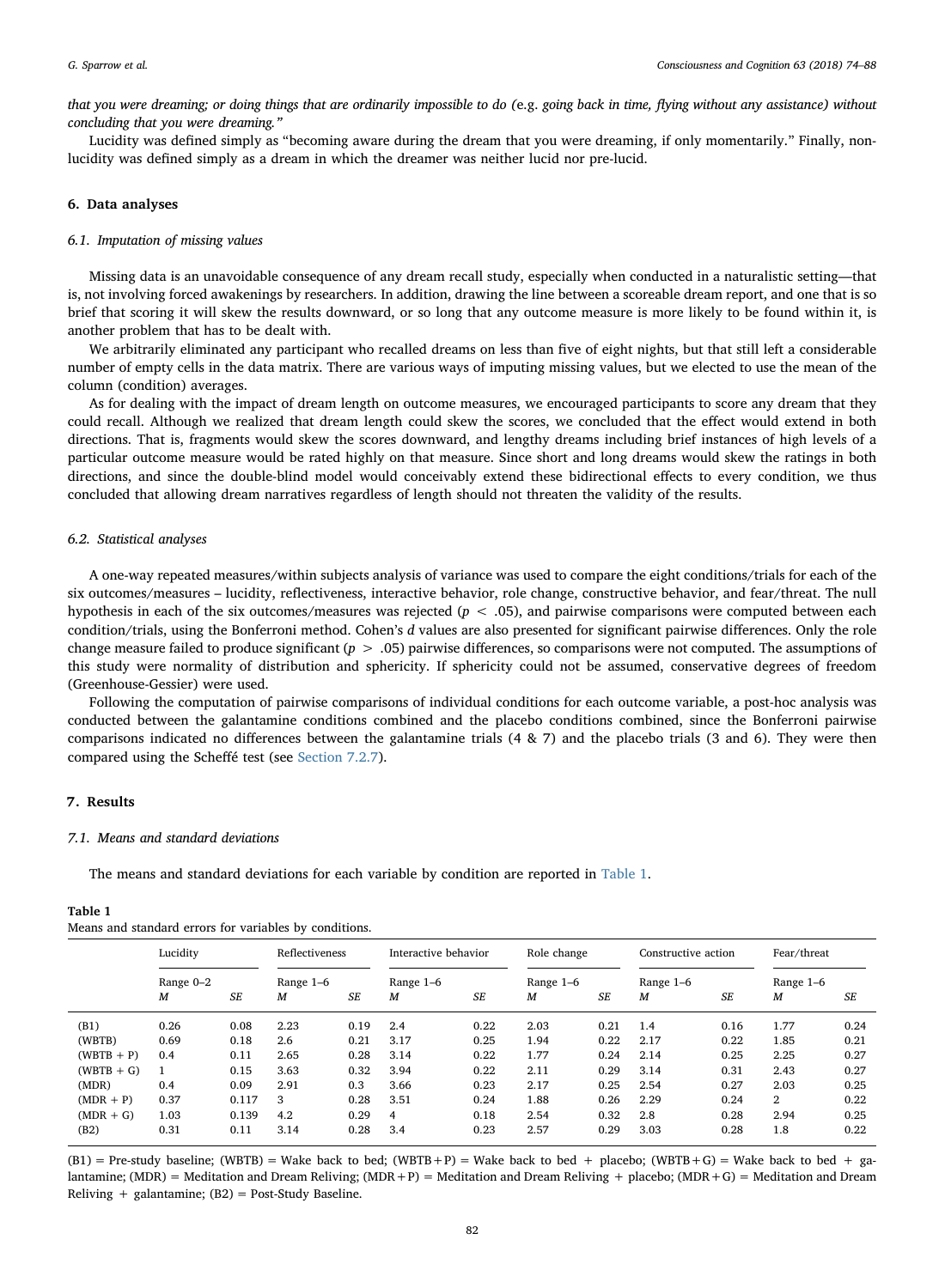#### <span id="page-9-0"></span>Table 2

Bonferroni pairwise comparisons and cohen d effect sizes.

|                        | (B1) | (WBTB) | $(WBTB + P)$ | $(WBTB + G)$                                                         | (MDR)                           | $(MDR + P)$                    | $(MDR + G)$                                                                                             | (B2)                                             |
|------------------------|------|--------|--------------|----------------------------------------------------------------------|---------------------------------|--------------------------------|---------------------------------------------------------------------------------------------------------|--------------------------------------------------|
| (B1)                   |      |        |              | $L^2$ d = 1.12<br>$R^3$ d = 1.01<br>$I^3 d = 1.23$<br>$C^3$ d = 1.27 | $I^2 d = 1.00$<br>$C^2 d = .84$ | $I^2 d = .89$<br>$C^2 d = .43$ | $L^2$ d = 1.17<br>$R^3 d = 1.40$<br>$I^3 d = 1.27$<br>$C^3 d = 1.00$<br>$F^2 d = .77$<br>$R^2 d = 1.05$ | $R^2 d = .66$<br>$I^2 d = .81$<br>$C^2$ d = 1.14 |
| (WBTB)<br>$(WBTB + P)$ |      |        |              | $L^1 d = .91^*$                                                      |                                 |                                | $F^1 d = .85$<br>$R^2 d = 1.01$                                                                         |                                                  |
| $(WBTB + G)$<br>(MDR)  |      |        |              |                                                                      | $L^1 d = .91^*$                 | $L^1$ d = .95 <sup>*</sup>     | $L^1 d = .96$<br>$R^2 d = .87$                                                                          | $L^2$ d = 1.05                                   |
| $(MDR + P)$            |      |        |              |                                                                      |                                 |                                | $L^1$ d = 1.00<br>$R^1 d = .87$                                                                         |                                                  |
| $(MDR + G)$<br>(B2)    |      |        |              |                                                                      |                                 |                                |                                                                                                         | $L^2$ d = 1.15<br>$F^1 d = .90$                  |

 $(B1)$  = Pre-study baseline; (WBTB) = Wake back to bed; (WBTB+P) = Wake back to bed + placebo.

 $(WBTB+G) = Wake$  back to bed + galantamine;  $(MDR) = \text{Median Reliving}$ .

 $(MDR + P)$  = Meditation and Dream Reliving + placebo;  $(MDR + G)$  = Meditation and Dream Reliving + galantamine.

(B2) = Post-Study Baseline.

 $L = \text{lucidity}, R = \text{reflectiveness}, I = \text{interactive behavior}, C = \text{constructive action}, F = \text{fear/threat}, d = \text{Cohen's } d \text{ values}.$ 

- <span id="page-9-3"></span> $^{1}$  p < .05.
- <span id="page-9-1"></span> $2^{r} p < .01.$
- <span id="page-9-2"></span> $3 p < .001$ .
- 

## 7.2. Pairwise comparisons, effect sizes, and hypothesis testing

## 7.2.1. Lucidity

The null hypothesis was rejected ( $F = 7.91$ ,  $p < .01$ ,  $\eta^2 = .19$ ), and pairwise comparisons and effect sizes are shown in [Table 2](#page-9-0)  $(L = \text{Lucidity})$ . In regard to the research hypotheses in [Section 4.1,](#page-5-0) Hypothesis 1: WBTB + G > WBTB + P was supported (p < .05); Hypothesis 2: MDR + G > MDR + P was supported ( $p < .05$ ), and Hypothesis 3: MDR + G > WBTB + G was not supported.

#### 7.2.2. Reflectiveness

The null hypothesis was rejected ( $F = 7.54$ ,  $p < .01$ ,  $\eta^2 = .18$ ), and pairwise comparisons and effect sizes are shown in [Table 2](#page-9-0)  $(R = \text{Reflections})$ . The ratings on reflectiveness revealed significant differences between MDR + G and every other condition except WBTB + G and B2, indicating that MDR + G worked synergistically to elevate levels of reflective awareness over non-galantamine conditions. It is also intriguing that B2 shows a possible carryover effect from the previous treatments by differing from B1. In regard to the research, Hypothesis 1: WBTB + G > WBTB + P. was not supported; Hypothesis 2: MDR + G > MDR + P was supported (p < .01); Hypothesis 3: MDR + G > WBTB + G was not supported.

#### 7.2.3. Interactive behavior

The null hypothesis was rejected ( $F = 6.85$ ,  $p < .01$ ,  $\eta^2 = .17$ ), and pairwise comparisons and effect sizes are shown in [Table 2](#page-9-0)  $(I = Interactive Behavior)$ . In summary, all of the conditions except WBTB and WBTB + P exceeded the levels of interactive iehavior over the initial baseline measure. This included the final baseline measure, suggesting a carryover effect, or an "adjustment effect" for the first night. In regard to the research hypotheses, Hypothesis 1: WBTB + G > WBTB + P was not supported; Hypothesis 2:  $MDR + G$  >  $MDR + P$  was not supported; Hypothesis 3:  $MDR + G$  >  $WBTB + G$  was not supported.

## 7.2.4. Role change

The null hypothesis was rejected ( $F = 2.31$ ,  $p < .05$ ,  $\eta^2 = .06$ ) However, none of the pairwise comparisons reached significance. In previous studies, this variable has figured least prominently in the measured effects, perhaps because judges have reported that this measure seems to be a dichotomous, categorical measure; that is, either present or not. Although the reliability coefficients for Role Change reached above .80 after two training sessions in one study ([Sparrow, 1983](#page-13-9)), unless raters are afforded sufficient practice, feedback, and retraining, it seems to be a difficult variable to discern reliably.

#### 7.2.5. Constructive behavior

The null hypothesis was rejected ( $F = 6.91$ ,  $p < .01$ ,  $\eta^2 = .17$ ), and pairwise comparisons and effect sizes are shown in [Table 2](#page-9-0) (C = Constructive Action). Mirroring the results of the Interactive Behavior scores, all of the conditions except WBTB and WBTB + P exceeded the levels of Constructive Behavior over the initial baseline condition (B1). This included the final baseline measure (B2), again suggesting a carryover effect, or an "adjustment effect" for the first night. In regard to the research hypotheses, Hypothesis 1: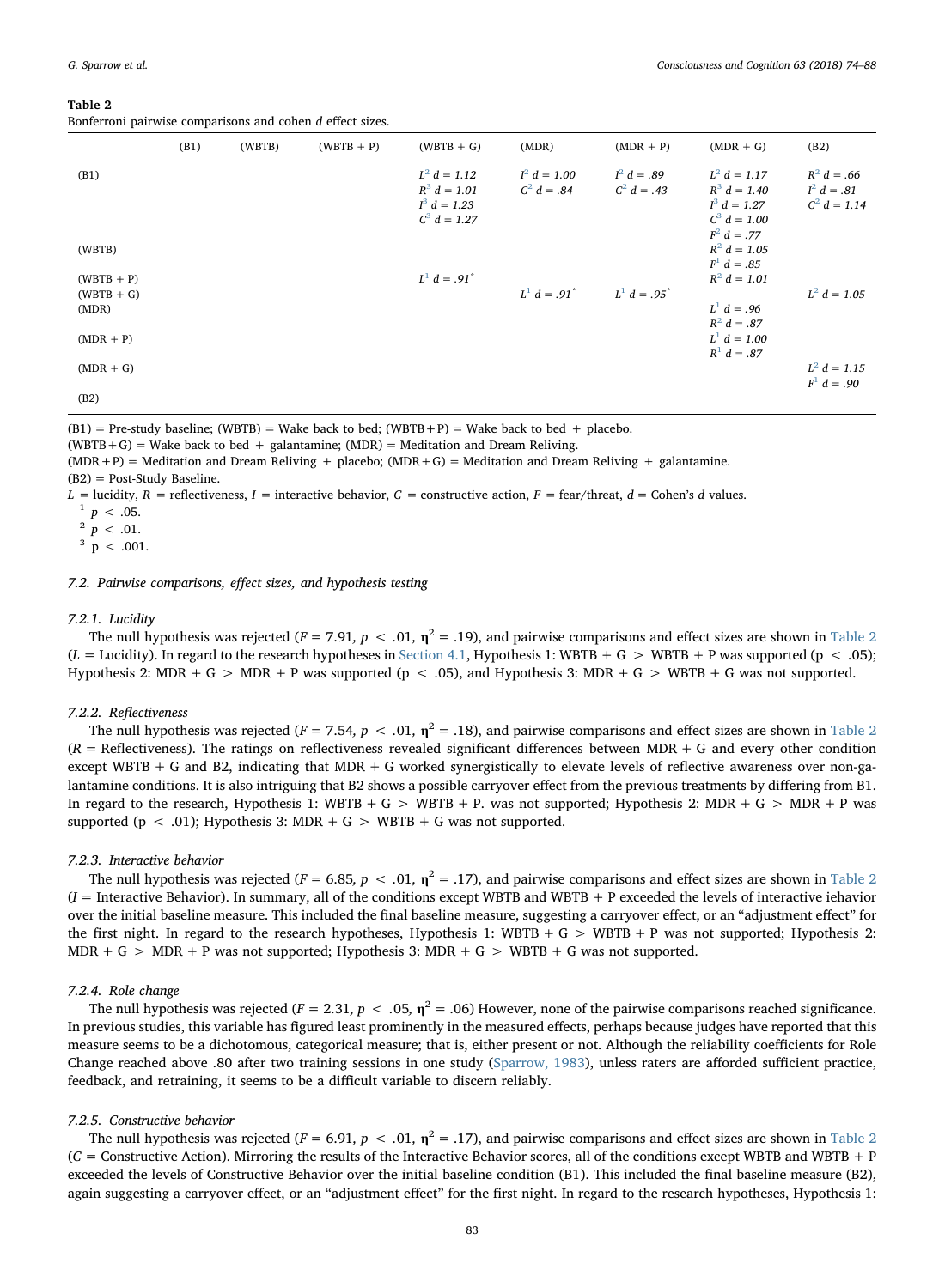#### <span id="page-10-1"></span>Table 3

Combined galantamine conditions<sup>[1](#page-10-2)</sup> vs. combined placebo conditions<sup>[2](#page-10-3)</sup> on outcome measures.

| <b>Outcome Measures</b> | M difference | <b>SD</b> | df |            | Cohen's $d$ |
|-------------------------|--------------|-----------|----|------------|-------------|
| Lucidity                | $-1.25$      | 1.7       | 34 | $-4.65***$ | 1.02        |
| Reflectiveness          | $-2.17$      | 3.05      | 34 | $-4.21***$ | .80         |
| Interactive             | $-1.28$      | 2.40      | 34 | $-3.16$    | .66         |
| Role Change             | $-1.00$      | 3.55      | 34 | $-1.66$    | .36         |
| Constructive            | $-1.57$      | 2.55      | 34 | $-3.63$    | .68         |
| Fear/Threat             | $-1.11$      | 3.05      | 34 | $-2.15$    | .48         |

<span id="page-10-6"></span><sup>\*</sup>  $p < .05$ .

<span id="page-10-5"></span>\*\*  $p < .01$ .

<span id="page-10-4"></span>\*\*\*  $p < .001$ .

<span id="page-10-2"></span><sup>1</sup> WBTB + G and MDR + G.

<span id="page-10-3"></span><sup>2</sup> WBTB + P and MDR + P.

WBTB + G > WBTB + P was not supported; Hypothesis 2: MDR + G > MDR + P was not supported; Hypothesis 3: MDR + G > WBTB + G was not supported.

## 7.2.6. Fear/threat/violence

The null hypothesis was rejected ( $F = 3.36$ ,  $p < .01$ ,  $\eta^2 = .09$ ), and pairwise comparisons and effect sizes are shown in [Table 2](#page-9-0)  $(F = Fear/Thread)$ . Intriguingly, MDR + G alone showed significantly *higher* levels of this outcome measure when compared with three other conditions: B1, WBTB, and B2, indicating that the combination of meditation, dream reliving and galantamine carried over into the dream state as increased exposure, or re-exposure to distressing psychic content. This suggests that the use of MDR + G did not so much suppress past distressing content as activate a process of engagement with the distressing memory that could, in time, result in resolution, based on the paradigm of trauma resolution that currently prevails. In regard to the research hypotheses, Hypothesis 1: WBTB + G > WBTB + P was not supported; Hypothesis 2: MDR + G > MDR + P was not supported; Hypothesis 3:  $MDR + G$  > WBTB + G was not supported.

## <span id="page-10-0"></span>7.2.7. Galantamine conditions v. placebo conditions

As stated, there were no significant differences between the two galantamine conditions (4&7), and the two placebo conditions (3 &6) on all variables. Thus, we were justified in combining 4&7 and 3&6 and comparing them using Scheffé. We arrived at the following comparisons in [Table 3](#page-10-1). Differences were found on all outcome measures, except on Role Change ( $p < .059$ ) indicating that galantamine has a broad-based impact on dream ego cognition and volition. The increase in fear/threat alongside these elevated levels of lucidity, reflectiveness, interactive behavior, and constructive behavior suggests, intriguingly, that galantamine may activate an awareness of unresolved conflict alongside the awareness and intentionality needed to reprocess it.

## 7.2.8. Narrative data

We collected all dreams recalled upon awakening for the eight nights of the study, thus creating a rich body of qualitative data that can be further examined using content analyses. While it is beyond the scope of this initial report to present and analyze this narrative data, isolated reports can provide a basis for generating hypotheses in future studies, as well as giving substance to the statistical findings. Clearly, the discovery that MDR + G enhances reflectiveness and increases the levels of fear/threat in subsequent dreams bears further examination. One might ask, How does this juxtaposition play out in the dream experience itself? Does it support the premise that heightened reflectiveness paired with increased exposure leads to resolution, or only re-exposure? While we cannot make any conclusions on the basis of isolated examples, the following dream, which occurred after MDR + G illustrates that this juxtaposition of awareness and perceived threat may facilitate integration, even while arousing initial discomfort in the dreamer. This dream also illustrates the influence of pre-sleep intention in setting the stage for voluntary exposure to the perceived threat.

...Now a few voices are raised and it gets loud with some people now are getting up off their chairs. About 10 or so people are now fighting in front of me and it's a bit of mess. The fight breaks up and they all wander away. I get up and move to the table where the fight was and see a lady's head on the table. It is a dark-skinned head and bald with gentle features. I pick the head up with two hands and place it mid-chest at my heart level and look to the corridor at the end of the room. The presence that has haunted me for a lifetime is lurking there. I have asked for it prior to dreaming and can feel the slightest tingle in my dream body as I look in that direction. Holding the head to my chest I start to walk into the corridor and into the darkness. The feeling starts to get stronger and stronger and my body is starting to get the feeling of dread that comes with it. Now the head is starting to heat up in my hands and is also going into my chest. It gets hotter and hotter and is now fully inside me and the feelings have changed to a hot radiant warmth that floods my body. I bask in this for a while as I slowly gain awareness and allow myself to wake up. I am now fully awake in my bed and still have this feeling flooding my body.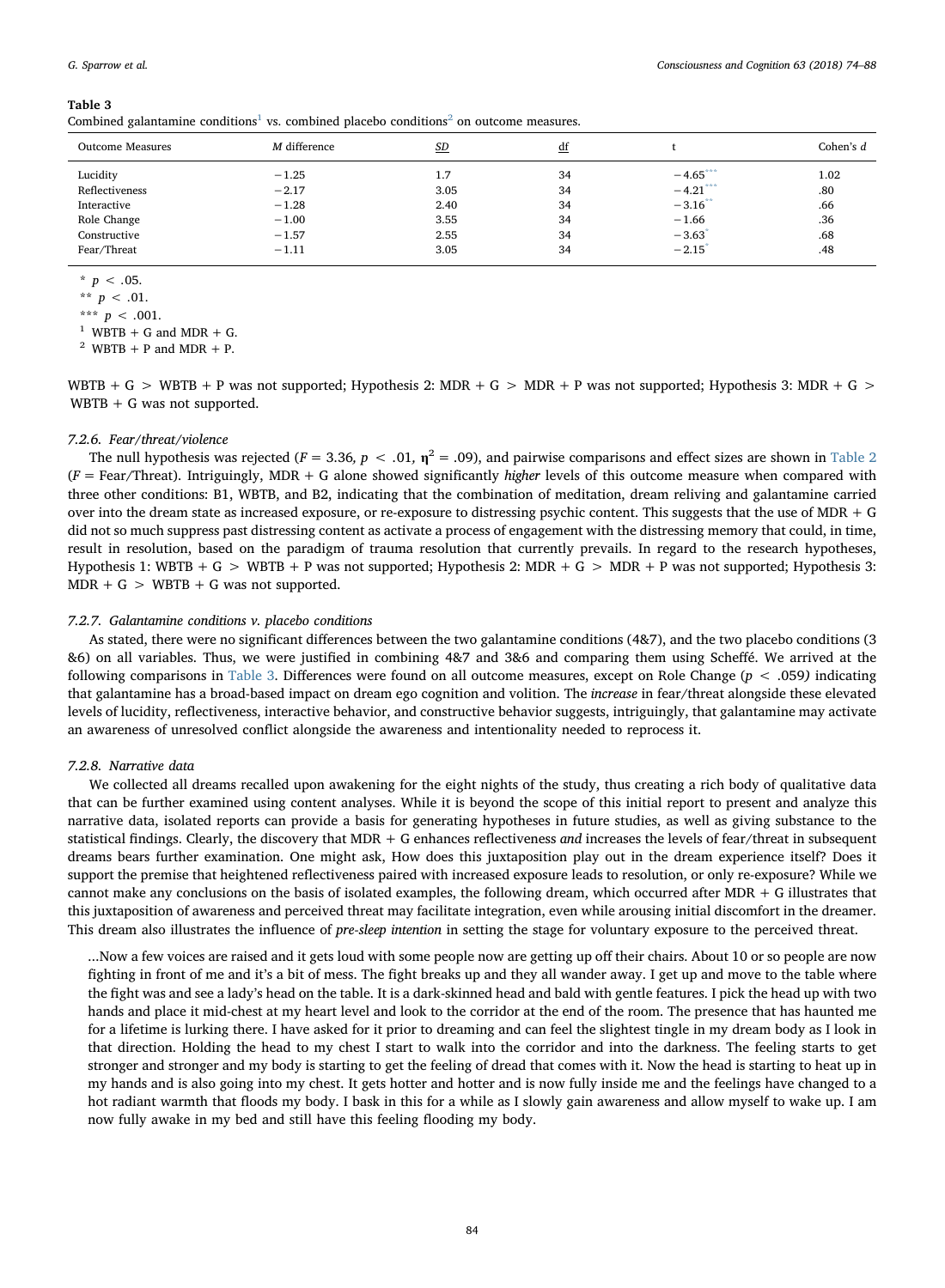# 8. Discussion

The hypothesized advantage of galantamine over non-galantamine conditions was clearly evident in the Scheffé paired sample ttests. However, the hypothesized effect of MDR + G over galantamine alone (MDR + G vs. WBTB + G) was not evident. In absolute terms, MDR + G produced higher scores on lucidity, reflectiveness, interactive behavior/engagement, and fear/threat/violence than all the other treatment and baseline conditions. As for statistical significance, it outperformed five out of seven of the other conditions on reflectiveness, and three out of seven conditions on fear/threat other conditions (while none of the other conditions rose to the level of significance). The two galantamine conditions were almost equal in facilitating lucidity, indicating that MDR did not significantly enhance the benefits of galantamine alone on lucidity scores, even though the increase due to MDR apparently boosted galantamine's levels over non-galantamine conditions on Reflectiveness and Fear/Threat, in particular.

It is intriguing that the placebo conditions (WBTB + P and MDR + P) showed no significant deviations from the baseline conditions, indicating that the placebo effect was nonexistent. Further, the B2 condition was significantly higher than placebo conditions in constructive behavior measures, and significantly higher than B1 on three out of four of the DDS subscale measures, as if to indicate that the study activities exerted a carryover effect during the second baseline night, or that the B1 condition represented an adjustment or transition night.

While there was enough of a placebo effect to prevent the individual galantamine conditions from significantly exceeding their respective placebo condition measures (except in the case of MDR + G exceeding the reflectiveness levels of both placebo conditions), the Sheffé t-tests comparing combined galantamine conditions against combined placebo conditions were significant on lucidity, reflectiveness, interactive behavior, and constructive behavior, and fear/threat (higher)—and nearly significant ( $p = .059$ ) on role change. This is a robust finding, and supports the idea that galantamine facilitates lucidity and non-lucid positive dream ego attributes, alike, as well as arousing a sense of fear/threat over the course of the dream.

We did not expect that the level of fear/threat would be elevated in post-galantamine dreams, especially since our preliminary study on the recalled effects of galantamine ([Sparrow et al., 2016](#page-13-25)) indicated that dreamers retrospectively recalled lower levels of fear, threat, and violence, as measured on three separate likert scales. On the surface, this contrast is puzzling, and might suggest that the subjects in the preliminary study may have been skewing their responses to justify or defend their practice of having used galantamine before. But since the current study involved scoring dream narratives immediately after experiencing them, it is possible that the subjects in the earlier study would have come to similar conclusions if they had analyzed their actual dream reports, rather than basing their responses on memory. Given the passage of time, the participants may have forgotten the actual dream content and remembered only the global impact of galantamine. Given the positive effects of galantamine on lucidity and the DDS subscale measures, it is possible that the participants in [Sparrow et al. \(2016\)](#page-13-25) may have recalled an overall positive impact of galantamine, and forgotten the heightened levels of fear, threat, and violence. If so, then post-galantamine "negative" dream content may coincide with some degree of reprocessing and integration, leading perhaps to an amelioration of dream distress, and thus an overall positive assessment upon awakening.

## 8.1. Validity

This study included a variety of methodological features to address validity concerns, including a double-blind design, identical sealed packets for the six conditions, and efforts (snack and beverage) to mitigate the possible side effects of galantamine. Also, since the literature ([Stumbrys et al., 2012](#page-13-21)) suggests that mere wakefulness (WBTB) may be a significant lucid dream induction strategy in itself, we included WBTB and WBTB + P conditions alongside a pre- and post-baseline condition, enabling us to assess the independent effect of wakefulness over baseline scores. As it turned out, wakefulness had no significant effect on outcome measures, and actually produced significantly lower ratings that the final baseline night (B2) on two measures. However, it should be noted that the WBTB period was only 40 min long, which may have been too brief to assess the independent impact of wakefulness on the outcome measures.

By randomizing the order of treatment conditions, we guarded against several validity threats, and by including capsules in all of the sealed treatment envelopes—whether empty, filled with an inert substance identical to the galantamine capsules, or containing galantamine—subjects had no way of anticipating the order of conditions on the basis of appearance and feel alone.

# 8.2. Limitations

The small sample size  $(n = 35)$  prevented sufficient cell size to conduct a multifactorial analysis that would have examined the Interactive Behavior of sex, prior meditation frequency, and prior lucid dream frequency. Ideally, this study would have been longer, have more subjects, and featured more than one night per condition. However, we took into account the sheer amount of work involved in an eight-night home-based regimen using uncompensated volunteers, and thus refrained from scheduling multiple trials of our six interventions. Consequently, there is no way to know if some of the absolute differences that occurred might have continued across multiple trials and become statistically significant, and whether preexisting factors of sex, prior meditation frequency, and prior lucid dream frequency would have shown a significant impact on the outcome measures.

Also, this study employed a self-selected sample, many of whom dropped out before beginning the study. Of those who started, most of them finished, even though eight did not recall enough dreams to justify inclusion according to our arbitrary cut-off of a minimum of four nights of dream recall. Thus, the final data set included less than half of the original group of people who originally expressed interest in participating. Further, the imputation of missing values in our final dataset introduced a degree of imprecision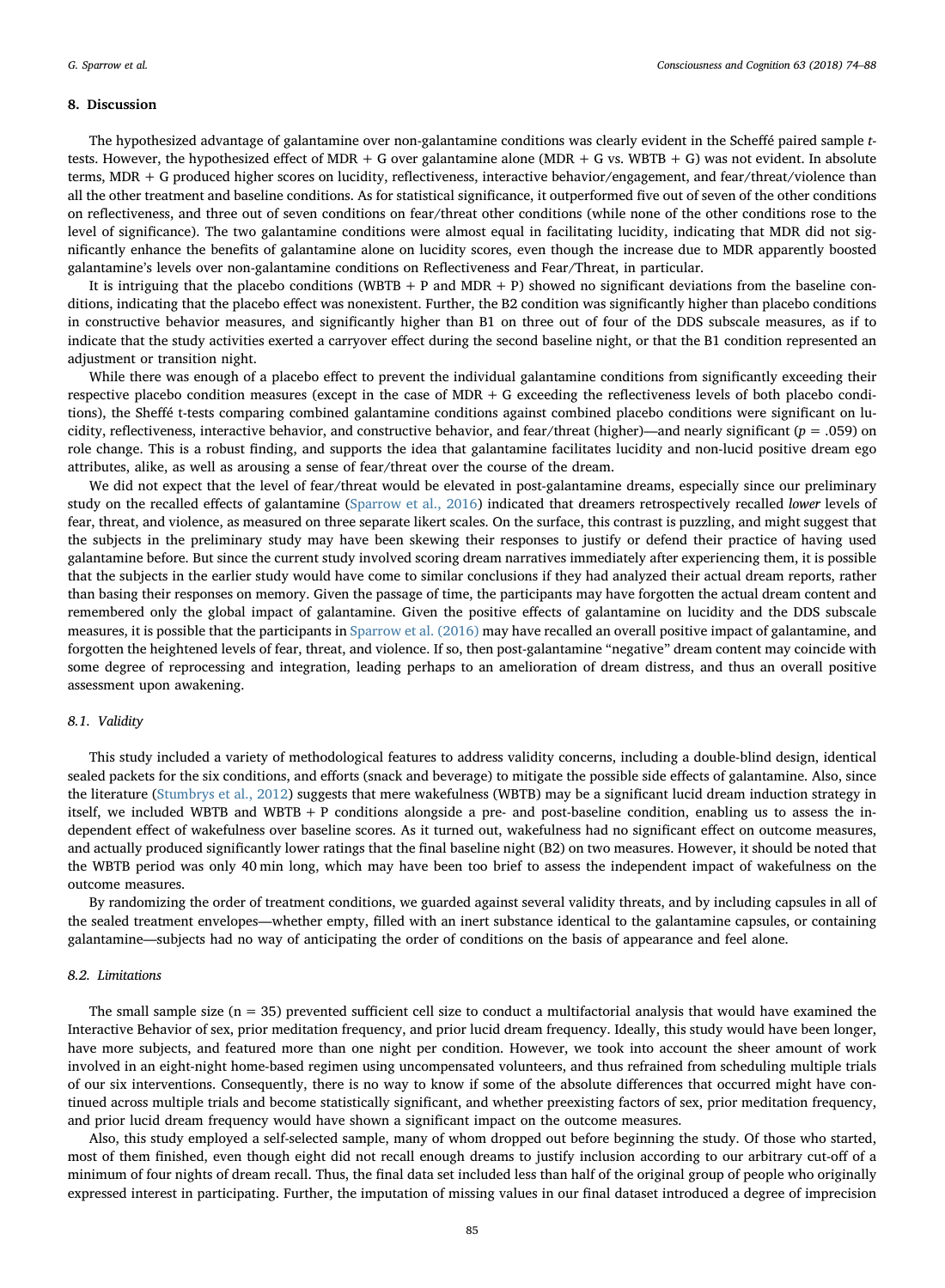that is undesirable, but necessary from the standpoint that we had only sixteen participants recall dreams on all eight nights.

Our decision to have participants score their own dreams can be considered a weakness, depending on your view what constitutes "ideal conditions" for the collection of dream reports ([Windt, 2013\)](#page-14-5). While we have previously involved independent judges ([Sparrow, 1983; Sparrow et al., 2013](#page-13-9)) in assessing DDS and lucidity measures, we believed that only the actual participants could accurately assess, in particular, the presence of fear/threat/violence in their dreams—a highly subjective dimension that we did not include in the two earlier studies. Further, constructive behavior is difficult to assess, unless you understand a person's history and unique challenges. One person's constructive behavior can be another person's chronic reaction, and only an awareness of a person's psychological and interpersonal history can accurately make this discrimination. Again, leaving it up to the participants to determine whether a particular action was constructive seemed to represent the best approach to assessing this variable. Further, since the conditions were randomly assigned, and the participants remained blind to the study hypotheses as well, we believed that their selfratings would not vary significantly by condition.

There is also the possibility that some of the participants were able to tell which capsules contained galantamine on the basis of side effects, or from observing the impact on their recalled dreams. Given that galantamine is known to produce nausea and headaches in some people, we should have ideally included an active placebo with noticeable, innocuous side effects to create the impression of active effects. Instead, we decided to mask galantamine's possible side effects by asking everyone to have a light snack and beverage before taking the active and placebo capsules, alike. Still, we had no way of knowing the degree to which participants were able to tell the difference between the placebo and galantamine capsules before returning sleep, or upon awakening as they considered any deviations from their normal dream experiences. Future galantamine studies could possibly include active placebos with similar side effect profiles, in order to prevent participants from discerning the active treatment condition before returning to sleep.

# 9. Conclusions

In summary, we conducted a double-blind study of the independent and combined impact of galantamine and Middle-of-the-night meditation + Dream Reliving, on subsequent dreams. Our findings indicate that further studies involving a combination of cognitive strategies with cholinesterase inhibitors may provide a way for the general population to achieve lucidity and the heightening of nonlucid desirable attributes in their dreams. While MDR paired with galantamine demonstrated insignificant increases on desirable outcome measures over galantamine alone, the absolute boost that MDR contributed to the galantamine effect resulted in significant differences between MDR + G and some non-galantamine conditions, especially on reflectiveness and fear/threat.

The integrated MDR + G protocol apparently produced heightened reflectiveness alongside an awareness of fear and threat. This "paradoxical" juxtaposition supports the idea that MDR + G may establish a dream-based context in which facilitative awareness can confront and reprocess unfinished business – a veritable "table in the presence of mine enemies." Our findings support the further exploration of this integrated protocol as a way to make greater dreamer awareness and responsiveness more accessible to the general population and to those who suffer from distressing dreams, for whom an integrative protocol such as MDR + G may finally bring dream-based nightmare and trauma resolution within reach of relatively inexperienced dreamers. Further studies with a clinical population seems warranted on the basis of these findings.

## Acknowledgement

This work was supported by the DreamScience Foundation and the International Association for the Study of Dreams.

#### References

<span id="page-12-0"></span>Aquinas T. of (1947) Summa Theologica (Vol.1). New York: Benzinger Brothers.

<span id="page-12-12"></span>[Aristotle \(1952\). On dreams. In R. M. Hutchings \(Vol. Ed.\),](http://refhub.elsevier.com/S1053-8100(17)30624-4/h0015) Great books of the western world: Vol. 8, (pp. 702–706). Chicago: Encyclopedia Britannica. Bandura, A. (1977). Self-effi[cacy: Toward a unifying theory of behavioral change.](http://refhub.elsevier.com/S1053-8100(17)30624-4/h0020) Psychological Review, 84(2), 191–215.

<span id="page-12-6"></span>[Barrett, D. \(1992\). Just how lucid are lucid dreams?](http://refhub.elsevier.com/S1053-8100(17)30624-4/h0025) Dreaming, 2(4), 221–228.

<span id="page-12-2"></span>[Brown, A. E. \(1936\). Dreams in which the dreamer knows he is asleep.](http://refhub.elsevier.com/S1053-8100(17)30624-4/h0030) Journal of Abnormal Psychology, 31, 59–66.

<span id="page-12-3"></span>Castaneda, C. (1972). Journey to Ixtlan. [New York: Washington Square Press](http://refhub.elsevier.com/S1053-8100(17)30624-4/h0035).

<span id="page-12-7"></span>[Dane, J. R., & Van De Castle, R. L. \(1987\). A comparison of waking instructions and posthypnotic suggestion for lucid dream induction.](http://refhub.elsevier.com/S1053-8100(17)30624-4/h0040) International Journal of Clinical [and Experimental Hypnosis, 35](http://refhub.elsevier.com/S1053-8100(17)30624-4/h0040)(3), 192.

<span id="page-12-9"></span>Dengiz, A. N., & Kershaw, P. (2004). The clinical effi[cacy and safety of galantamine in the treatment of Alzheimer's disease.](http://refhub.elsevier.com/S1053-8100(17)30624-4/h0045) CNS Spectrums, 9(5), 377-392.

<span id="page-12-8"></span>[Diaz, J. \(1979\). Ethnopharmacology and taxonomy of Mexican psychodysleptic plants.](http://refhub.elsevier.com/S1053-8100(17)30624-4/h0050) Journal of Psychedelic Drugs, 11(1–2), 71–101.

<span id="page-12-13"></span>Domhoff, W. (2017) Seven surprising discoveries that changed my thinking about dreams. Keynote address at the annual conference of the international association for the study of dreams, Anaheim, CA.

<span id="page-12-14"></span>Esser, T. (2004). The snow-drop flower: Lucid dreaming and OBE induction. Unpublished paper.

<span id="page-12-5"></span>Evans-Wentz, W. Y. (1935). Tibetan yoga and secret doctrines. [London: Oxford University Press](http://refhub.elsevier.com/S1053-8100(17)30624-4/h0065).

<span id="page-12-10"></span>[Forbes, D., Phelps, A. J., & McHugh, A. F. \(2001\). Imagery rehearsal in the treatment of posttraumatic nightmares in combat-related PTSD.](http://refhub.elsevier.com/S1053-8100(17)30624-4/h0070) Journal of Traumatic Stress, 14[, 433](http://refhub.elsevier.com/S1053-8100(17)30624-4/h0070)–442.

[Forbes, D., Phelps, A. J., McHugh, A. F., Debenham, P., Hopwood, M., & Creamer, M. \(2003\). Imagery rehearsal in the treatment of posttraumatic nightmares in](http://refhub.elsevier.com/S1053-8100(17)30624-4/h0075) [Australian veterans with chronic combat-related PTSD: 12-month follow-up data.](http://refhub.elsevier.com/S1053-8100(17)30624-4/h0075) Journal of Traumatic Stress, 16(5), 509–513. Fox, O. (1939). Astral projection. [New Hyde Park, NY: University Books.](http://refhub.elsevier.com/S1053-8100(17)30624-4/h0080)

<span id="page-12-4"></span><span id="page-12-1"></span>Gackenbach, J. I. (1978). A personality and cognitive style analysis of lucid dreaming. Unpublished dissertation, Virginia Commonwealth University.

[Germain, A., & Nielsen, T. \(2003\). Imagery rehearsal in the treatment on distressing dreams, psychological distress, and sleep parameters in nightmare patients.](http://refhub.elsevier.com/S1053-8100(17)30624-4/h0090) [Behavioral Sleep Medicine, 1](http://refhub.elsevier.com/S1053-8100(17)30624-4/h0090)(3), 140–154.

<span id="page-12-11"></span>Goleman, D., & Goleman, T. B. (2002). [Emotional alchemy: How the mind can heal the heart.](http://refhub.elsevier.com/S1053-8100(17)30624-4/h0095) New York: Three Rivers.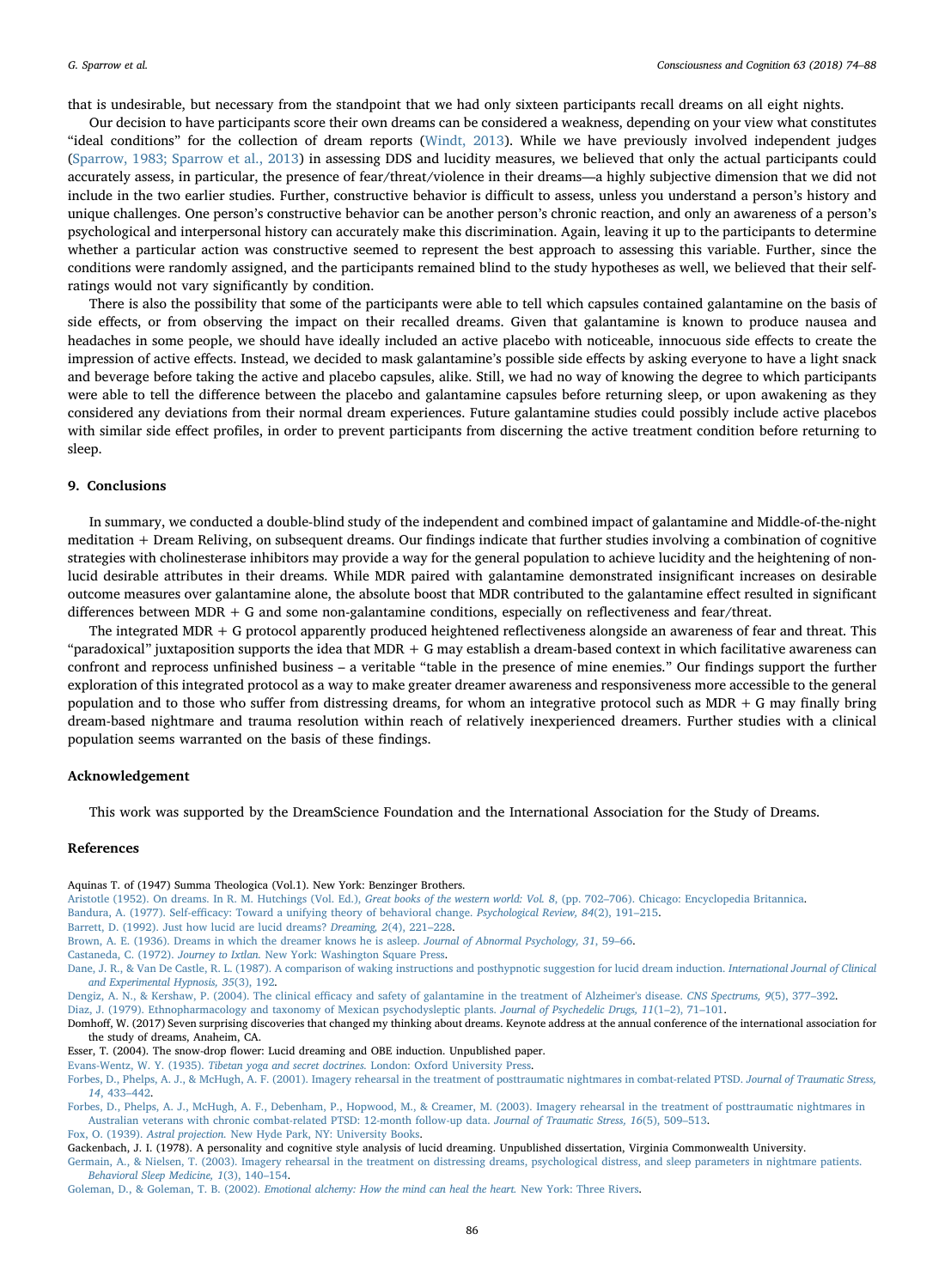<span id="page-13-1"></span>Green, C. E. (1968). Lucid dreams. [London: Hamish and Hamilton.](http://refhub.elsevier.com/S1053-8100(17)30624-4/h0100)

<span id="page-13-6"></span>Hartmann, E. (1998). [Dreams and nightmares: The new theory on the origins and meaning of dreams.](http://refhub.elsevier.com/S1053-8100(17)30624-4/h0105) New York: Plenum Trade.

<span id="page-13-2"></span>Hearne, K. M. T. (1978). Lucid dreams: An electrophysiological and psychological study. Unpublished doctoral dissertation, University of Liverpool.

<span id="page-13-20"></span>[Hirst, M. \(2000\). Root, dream and myth: The use of the oneirogenic plant Silene capensis among the Xhosa of South Africa.](http://refhub.elsevier.com/S1053-8100(17)30624-4/h0115) Eleusis, 4, 121–149.

<span id="page-13-35"></span>[Holzinger, B., Klösch, G., & Saletu, B. \(2015\). Studies with lucid dreaming as add-on therapy to Gestalt therapy.](http://refhub.elsevier.com/S1053-8100(17)30624-4/h0120) Acta Neurologica Scandinavica, 131(6), 355–363. Hurd, R. (2011). [Sleep paralysis: A guide to hypnagogic visions and visitors of the night.](http://refhub.elsevier.com/S1053-8100(17)30624-4/h0125) San Mateo: Hyena Press.

- <span id="page-13-15"></span>Hurd, R. (2012). Lucid immersion guidebook. [Philadelphia: Dream Studies Press](http://refhub.elsevier.com/S1053-8100(17)30624-4/h0130).
- <span id="page-13-18"></span>Hurd, R. (2015). Calling all dream hackers: New dream tech apps and devices for 2015. Dream Studies Portal. Accessed 12/21/2017 at [http://dreamstudies.org/2015/](http://dreamstudies.org/2015/10/19/dream-hack-app-2015/) [10/19/dream-hack-app-2015/.](http://dreamstudies.org/2015/10/19/dream-hack-app-2015/)

Johnson, C. (2017). [Llewellyn's complete book of lucid dreaming: A comprehensive guide to promote creativity, overcome sleep disturbances and enhance health and wellness.](http://refhub.elsevier.com/S1053-8100(17)30624-4/h0145) [Woodbury, MN: Llewelyn Worldwide.](http://refhub.elsevier.com/S1053-8100(17)30624-4/h0145)

<span id="page-13-8"></span>[Kahan, T. L. \(2001\). Consciousness in dreaming: A metacognitive approach. In K. Bulkeley \(Ed.\).](http://refhub.elsevier.com/S1053-8100(17)30624-4/h9010) Dreams: A reader on the religious, cultural, and psychological dimensions of dreaming (pp. 333–[360\). New York: Palgrave](http://refhub.elsevier.com/S1053-8100(17)30624-4/h9010).

<span id="page-13-11"></span>Kahan, T. (2012). Self-reflective consciousness in dream: an adaptive edge? Paper presented at the annual conference of the International Association for the Study of Dreams, Berkeley, CA.

[Kahan, T. L., & LaBerge, S. \(1996\). Cognition and metacognition in dreaming and waking: Comparison of](http://refhub.elsevier.com/S1053-8100(17)30624-4/h9015) first and third-person ratings. Dreaming, 6, 235–239.

<span id="page-13-36"></span>[Kahan, T., & LaBerge, S. \(2011\). Dreaming and waking: Similarities and di](http://refhub.elsevier.com/S1053-8100(17)30624-4/h0155)fferences revisited. Conscious and Cognition, 20(3), 494–514.

[Kahan, T., LaBerge, S., Levitan, L., & Zimbardo, P. \(1997\). Similarities and di](http://refhub.elsevier.com/S1053-8100(17)30624-4/h0160)fferences between dreaming and waking and cognition: An exploratory study. [Consciousness and Cognition, 6](http://refhub.elsevier.com/S1053-8100(17)30624-4/h0160)(1), 132–147.

<span id="page-13-4"></span>Kelzer, K. (1987). [The sun and the shadow: My experiment with lucid dreaming.](http://refhub.elsevier.com/S1053-8100(17)30624-4/h0165) Virginia Beach, VA: A.R.E. Press.

<span id="page-13-22"></span>Kern, S., Appel, K., Schredl, M., & Pipa, G. (2017). No effect of α-GPC on lucid dream induction or dream content. Somnologie. [http://dx.doi.org/10.1007/s11818-017-](http://dx.doi.org/10.1007/s11818-017-0122-8) [0122-8.](http://dx.doi.org/10.1007/s11818-017-0122-8)

<span id="page-13-10"></span>[Kozmová, M., & Wolman, R. N. \(2006\). Self-awareness in dreaming.](http://refhub.elsevier.com/S1053-8100(17)30624-4/h0175) Dreaming, 16, 196–214.

- Krakow, B., Hollifi[eld, M., Schrader, R., Koss, M., Tandberg, D., Lauriello, J., et al. \(2000\). A controlled study of imagery rehearsal for chronic nightmares in sexual](http://refhub.elsevier.com/S1053-8100(17)30624-4/h0180) [assault survivors with PTSD: A preliminary report.](http://refhub.elsevier.com/S1053-8100(17)30624-4/h0180) Journal of Traumatic Stress, 13(4), 589–609.
- <span id="page-13-24"></span>La Marca, K., & LaBerge, S. (2012). Pre-sleep treatment with galantamine increases the likelihood of lucid dreaming. Poster session presented at the annual meeting of the international association for the study of dreams, Berkeley, CA.

<span id="page-13-14"></span>LaBerge, S. (1980). Lucid dreaming: An exploratory study of consciousness during sleep. Doctoral dissertation, Stanford University, 1980). (University Microfilms International No. 80-24, 691).

<span id="page-13-3"></span>LaBerge, S. (1985). Lucid dreaming. [Los Angeles: J. P. Tarcher.](http://refhub.elsevier.com/S1053-8100(17)30624-4/h0195)

<span id="page-13-23"></span>LaBerge, S. (2004). Substances that enhance recall and lucidity during dreaming. United States patent application publication no. US 2004/0266659 A1.

<span id="page-13-16"></span>[LaBerge, S., & Levitan, L. \(1995\). Validity established of DreamLight cues for eliciting lucid dreaming.](http://refhub.elsevier.com/S1053-8100(17)30624-4/h0205) Dreaming, 5, 3.

[LaBerge, S., & Rheingold, H. \(1990\).](http://refhub.elsevier.com/S1053-8100(17)30624-4/h0210) Exploring the world of lucid dreaming. New York: Ballantine Books.

<span id="page-13-26"></span>Lilienfeld, S. (2002). Galantamine––[a novel cholinergic drug with a unique dual mode of action for the treatment of patients with Alzheimer](http://refhub.elsevier.com/S1053-8100(17)30624-4/h0215)'s disease. CNS Drug [Reviews, 8](http://refhub.elsevier.com/S1053-8100(17)30624-4/h0215)(2), 159–176.

<span id="page-13-7"></span>[Moss, K. \(1986\). The dream lucidity continuum.](http://refhub.elsevier.com/S1053-8100(17)30624-4/h0225) Lucidity Letter, 5(2), 25–28.

<span id="page-13-34"></span>National Institute for Health and Clinical Excellence (NICE). Donepezil, galantamine, rivastigmine and memantine for the treatment of Alzheimer's disease. London (UK): National institute for health and clinical excellence (NICE); March, (Technology appraisal guidance; no. 217). Accessed on November 23, 2016 at [http://](http://www.guideline.gov/content.aspx?id=34279) [www.guideline.gov/content.aspx?id=34279](http://www.guideline.gov/content.aspx?id=34279) http://neurocritic.blogspot.nl/2014/05/does-gamma-tacs-really-induce-lucid.html, downloaded 2/9/18.

[Pagel, J. \(2014\). Lucid dreaming as sleep meditation. In R. Hurd, & K. Bulkeley \(Vol. Eds.\),](http://refhub.elsevier.com/S1053-8100(17)30624-4/h0235) Lucid dreaming: New perspectives on consciousness in sleep: Volume 1, (pp. 63– [76\). Santa Barbara: Praeger.](http://refhub.elsevier.com/S1053-8100(17)30624-4/h0235)

<span id="page-13-32"></span>[Punamaki, R. L. \(2007\). Trauma and dreaming; Trauma impact on dream recall, content and patterns, and the mental health function of dreams. In D. Barrett, & P.](http://refhub.elsevier.com/S1053-8100(17)30624-4/h0240) McNamara (Vol. Eds.), [The New Science of Dreaming: Vol. 2](http://refhub.elsevier.com/S1053-8100(17)30624-4/h0240). Westport, CT: Praeger.

Purcell, S. (1987). The education of attention to dreaming in high and low frequency dream recallers: the effects on dream self-reflectiveness lucidity and control. Doctoral Thesis: Carlton University, Ottawa, Canada.

<span id="page-13-13"></span>Purcell, S., Mullington, J., Moffitt, A., Hoff[mann, R., & Pigeau, R. \(1986\). Dream self-re](http://refhub.elsevier.com/S1053-8100(17)30624-4/h9025)flectiveness as a learned cognitive skill. Sleep, 9(3), 423–437.

Purcell, S., Moffitt, A., & Hoff[mann, R. \(1993\). Waking, dreaming, and self-regulation. In A. Mo](http://refhub.elsevier.com/S1053-8100(17)30624-4/h0250)ffitt, M. Kramer, & R. Hoffmann (Eds.). The functions of dreaming (pp. 197–[260\). Albany: State University of New York Press.](http://refhub.elsevier.com/S1053-8100(17)30624-4/h0250)

<span id="page-13-30"></span>Raboni, M. R., Tufi[k, S., & Suchecki, D. \(2006\). Treatment of PTSD by eye movement desensitization reprocessing \(EMDR\) improves sleep quality, quality of life, and](http://refhub.elsevier.com/S1053-8100(17)30624-4/h0255) perception of stress. [Annual New York Academy of Science, 1071](http://refhub.elsevier.com/S1053-8100(17)30624-4/h0255), 508–513.

<span id="page-13-5"></span>Rossi, E. L. (1972). [Dreams and the growth of personality.](http://refhub.elsevier.com/S1053-8100(17)30624-4/h0265) New York: Pergamon.

<span id="page-13-28"></span>[Rothbaum, B. O., & Mellman, T. A. \(2001\). Dreams and exposure therapy in PTSD.](http://refhub.elsevier.com/S1053-8100(17)30624-4/h0270) Journal of Traumatic Stress, 14(3), 481–490.

Samochocki, M., Hoffl[e, A., Fehrenbacher, A., et al. \(2003 Jun\). Galantamine is an allosterically potentiating ligand of neuronal nicotinic but not of muscarinic](http://refhub.elsevier.com/S1053-8100(17)30624-4/h0275)

acetylcholine receptors. [Journal of Pharmacology and Experimental Therapeutics, 305](http://refhub.elsevier.com/S1053-8100(17)30624-4/h0275)(3), 1024–1036 Epub 2003 Mar 20.

<span id="page-13-33"></span>[Schredl, M., & Erlacher, D. \(2011\). Frequency of lucid dreaming in a representative German sample.](http://refhub.elsevier.com/S1053-8100(17)30624-4/h0280) Perceptual and Motor Skills, 112(1), 104–108.

<span id="page-13-27"></span>Scott, L. J., & Goa, K. L. (2000). Drugs, 60, 1095. <http://dx.doi.org/10.2165/00003495-200060050-00008>.

<span id="page-13-29"></span>[Southwick, S. M., Gilmartin, R., McDonough, P., & Morrissey, P. \(2006\). Logotherapy as an adjunctive treatment for chronic combat-related PTSD: A meaning-based](http://refhub.elsevier.com/S1053-8100(17)30624-4/h9030) intervention. [American Journal of Psychotherapy, 60](http://refhub.elsevier.com/S1053-8100(17)30624-4/h9030)(2), 161–174.

Sparrow, G. S. (1974). Lucid dreaming as an evolutionary process. Unpublished masters thesis, West Georgia College.

Sparrow, G. S. (1976). [Lucid dreaming: Dawning of the clear light.](http://refhub.elsevier.com/S1053-8100(17)30624-4/h9005) ARE Press.

<span id="page-13-9"></span>Sparrow, G. S. (1983). An exploration into the induction of lucidity and greater awareness in nocturnal dream reports. Unpublished dissertation, College of William and Mary, Williamsburg, Virginia.

<span id="page-13-37"></span><span id="page-13-12"></span>[Sparrow, G. S. \(2013\). A new approach to dream analysis congruent with contemporary approaches to psychotherapy.](http://refhub.elsevier.com/S1053-8100(17)30624-4/h0300) International Journal of Dream Research, 6, 1. [Sparrow, G. S., Thurston, M. A., & Carlson, R. \(2013\). Dream reliving and meditation as a way to enhance re](http://refhub.elsevier.com/S1053-8100(17)30624-4/h0305)flectiveness and constructive engagement in dreams. [International Journal of Dream Research, 6](http://refhub.elsevier.com/S1053-8100(17)30624-4/h0305), 1.

<span id="page-13-25"></span>Sparrow, G., Hurd, R., & Carlson, R. (2016). Assessing the perceived diff[erences in post- galantamine lucid dreams vs. non-galantamine lucid dreams.](http://refhub.elsevier.com/S1053-8100(17)30624-4/h0310) International [Journal of Dream Research, 9](http://refhub.elsevier.com/S1053-8100(17)30624-4/h0310)(1).

[Spoormaker, V. I., van den Bout, J., & Meijer, J. G. \(2003\). Lucid dreaming treatment for nightmares: A series of cases.](http://refhub.elsevier.com/S1053-8100(17)30624-4/h0315) Dreaming, 13(3), 181–186.

<span id="page-13-31"></span>[Spoormaker, V., & van den Bout, J. \(2006\). Lucid dreaming treatment for nightmares: A pilot study.](http://refhub.elsevier.com/S1053-8100(17)30624-4/h0320) Psychotherapy and Psychosomatics, 75(6), 389–394.

<span id="page-13-21"></span>[Stumbrys, T., Erlacher, D., Schädlich, M., & Schredl, M. \(2012\). Induction of lucid dreams: A systematic review of evidence.](http://refhub.elsevier.com/S1053-8100(17)30624-4/h0325) Consciousness and Cognition, 21,

<span id="page-13-17"></span>1456–[1475.](http://refhub.elsevier.com/S1053-8100(17)30624-4/h0325) [Stumbrys, T., Erlacher, D., & Schredl, M. \(2013\). Testing the involvement of the prefrontal cortex in lucid dreaming: A tDCS study.](http://refhub.elsevier.com/S1053-8100(17)30624-4/h0330) Consciousness and Cognition, 22(4),

1214–[1222.](http://refhub.elsevier.com/S1053-8100(17)30624-4/h0330)

- [Stumbrys, T., Erlacher, D., & Malinowski, P. \(2015\). Meta-awareness during day and night: The relationship between mindfulness and lucid Dreaming.](http://refhub.elsevier.com/S1053-8100(17)30624-4/h0335) Imagination, [Cognition and Personality, 34](http://refhub.elsevier.com/S1053-8100(17)30624-4/h0335)(4), 415–433.
- Tart, C. (1969). [Altered states of consciousness.](http://refhub.elsevier.com/S1053-8100(17)30624-4/h0340) New York: Wiley.

<span id="page-13-0"></span>[Tholey, P. \(1980\). Klarträume als Gegenstand empirischer Untersuchungen \[conscious dreams as an object of empirical examination\].](http://refhub.elsevier.com/S1053-8100(17)30624-4/h0355) Gestalt Theory, 2, 175–191. [Tholey, P. \(1983\). Techniques for inducing and maintaining lucid dreams.](http://refhub.elsevier.com/S1053-8100(17)30624-4/h0360) Perceptual and Motor Skills, 57, 79–90.

<span id="page-13-19"></span>Toro, G., Thomas, B. (2007). Drugs and dreaming. Park Street; City Park, ME.